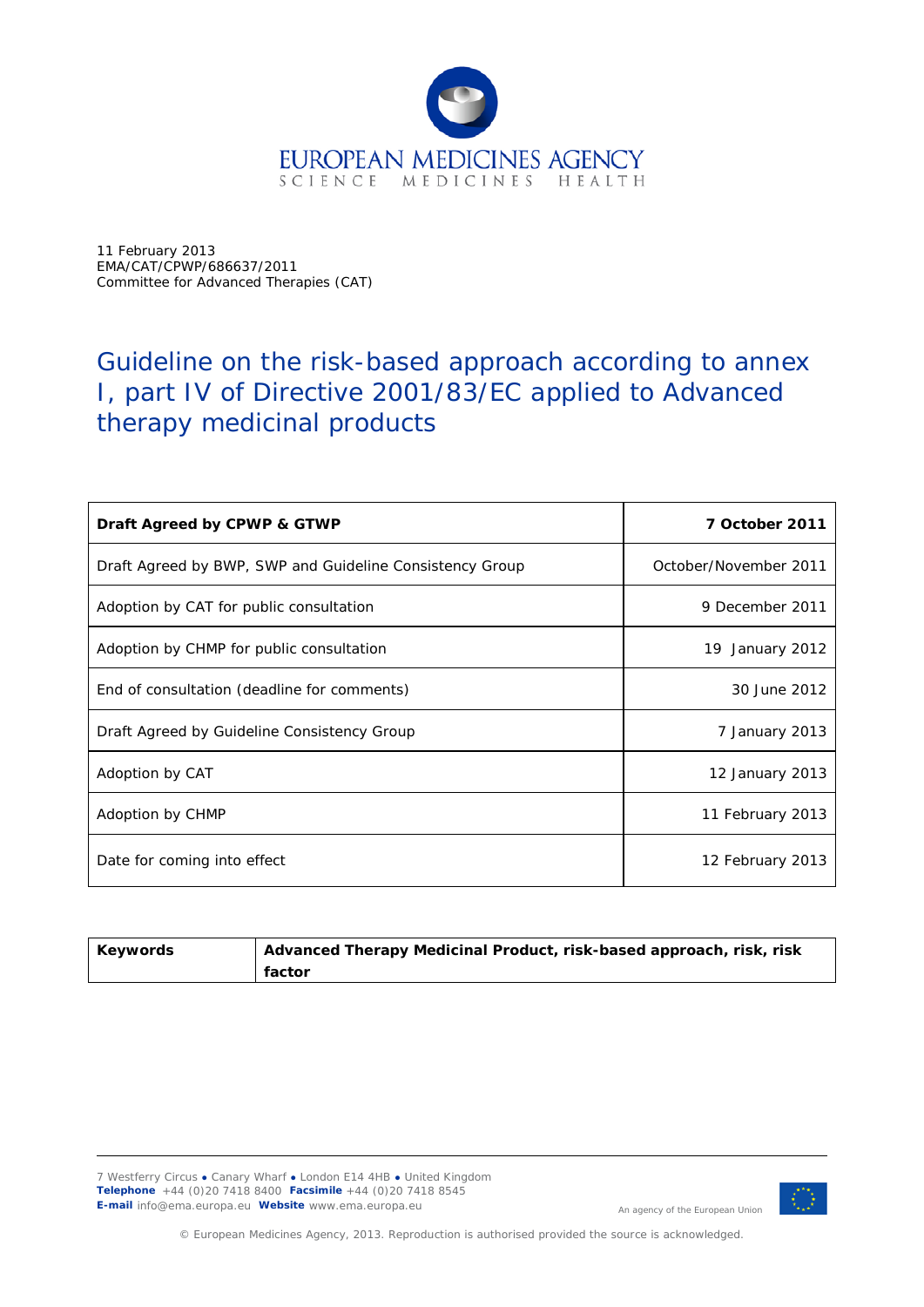# Guideline on the risk-based approach according to annex I, part IV of Directive 2001/83/EC for ATMPs

## **Table of contents**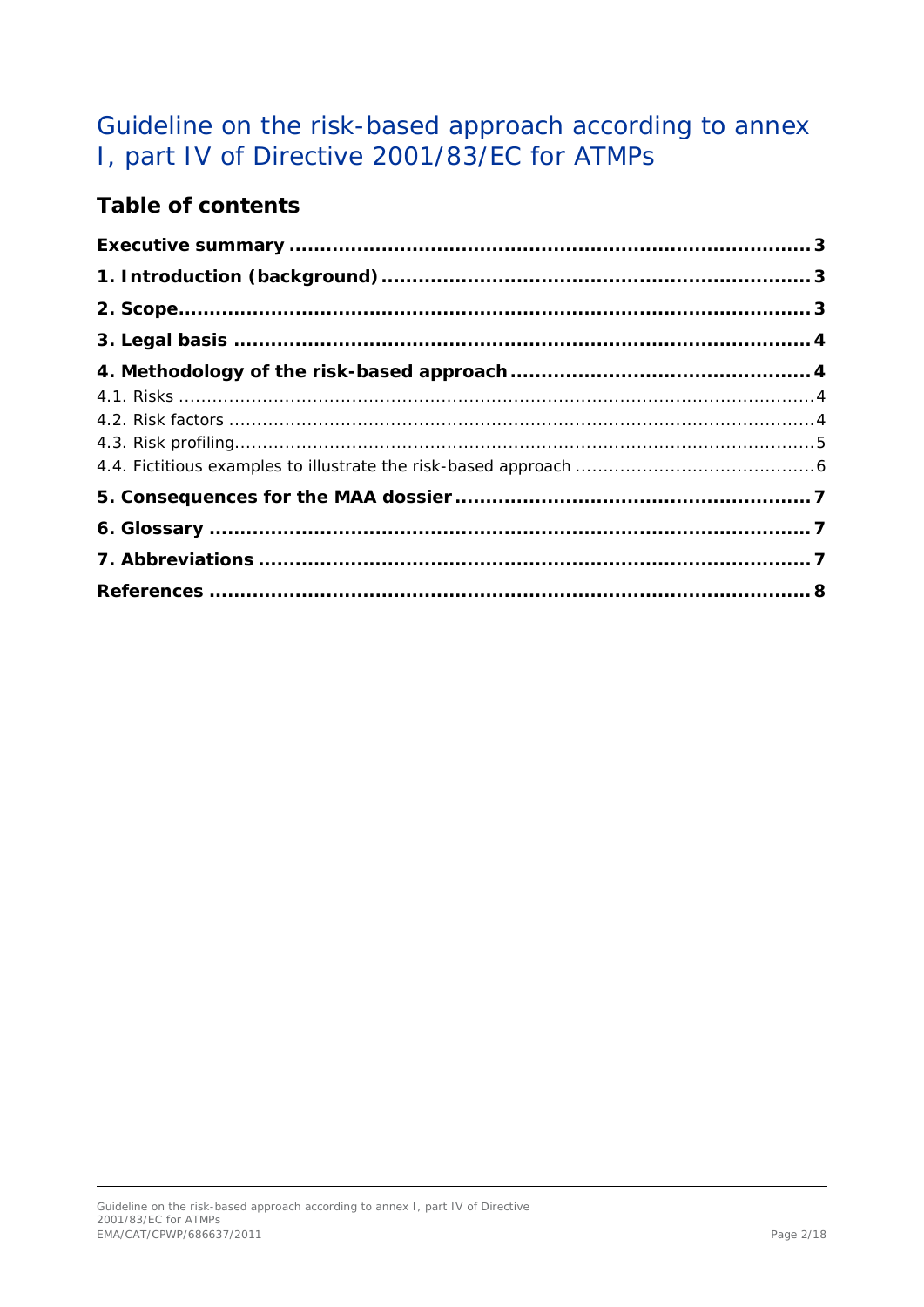## <span id="page-2-0"></span>**Executive summary**

The clinical use of Advanced Therapy Medicinal Products (ATMPs) in humans may be associated with specific risks to the patient and to third parties. These risks are determined by various risk factors, which are related to the quality, biological activity and application of the ATMP. Since ATMPs are very diverse in nature (i.e. gene therapy medicinal products (GTMPs), somatic cell therapy medicinal products (sCTMPs), tissue engineering products (TEPs), and combined ATMPs), a flexible approach to address and evaluate potential risks associated with the clinical use of ATMPs is described in the 'Riskbased approach'.

The concept of a 'Risk-based approach' has been introduced to the legislation with the revision of Annex 1, part IV of Directive 2001/83/EC as amended by Directive 2009/120 EC. The aim of the riskbased approach in the development of ATMPs is to determine the extent of quality, non-clinical and clinical data to be included in the Marketing Authorisation Application (MAA), in accordance with the scientific guidelines relating to the quality, safety and efficacy of medicinal products and to justify any deviation from the requirements of this Annex.

The application of the risk-based approach in the preparation of a MAA dossier is optional. However, in cases where the risk-based approach is being applied, the applicant is advised to follow the methodology as laid down in the present guideline.

## <span id="page-2-1"></span>**1. Introduction (background)**

The risk-based approach is based on the identification of various risks associated with the clinical use of an ATMP and risk factors inherent to the ATMP with respect to quality, safety and efficacy.

The risk factors associated with a specific risk (e.g. tumourigenicity, treatment failure) are likely to be product specific and multifactorial (see definitions of risk and risk factor in 4.1 and 4.2). Risk factors are related to, for example, the biological characteristics of the product, the manufacturing process, and the specific therapeutic use of the ATMP. For each risk factor, its contribution to an identified risk associated with the product under development will need to be evaluated in order to conclude on each risk. This guideline describes the intention of the risk-based approach and details its methodological application. The methodology is based on the identification of risks and associated risk factors of an ATMP and the establishment of a specific profile for each risk. With the use of the identified risk profile the applicant shall justify the extent of data presented in the various sections of the MAA dossier.

## <span id="page-2-2"></span>**2. Scope**

This guideline is applicable to all ATMPs, as defined in Directive 2001/83/EC, Part IV, Annex I (somatic cell therapy and gene therapy medicinal products) and in Regulation (EC) No. 1394/2007 (tissue engineered products and combination products). The guideline should be read in conjunction with relevant technical guidance for cell–based therapy (somatic cell therapy medicinal products and tissue engineered products) and gene therapy medicinal products, i.e. the Guideline on human cell-based medicinal products (EMEA/CHMP/410869/2006) and the Note for guidance on the quality, preclinical and clinical aspects of gene transfer medicinal products (CPMP/BWP/3088/99).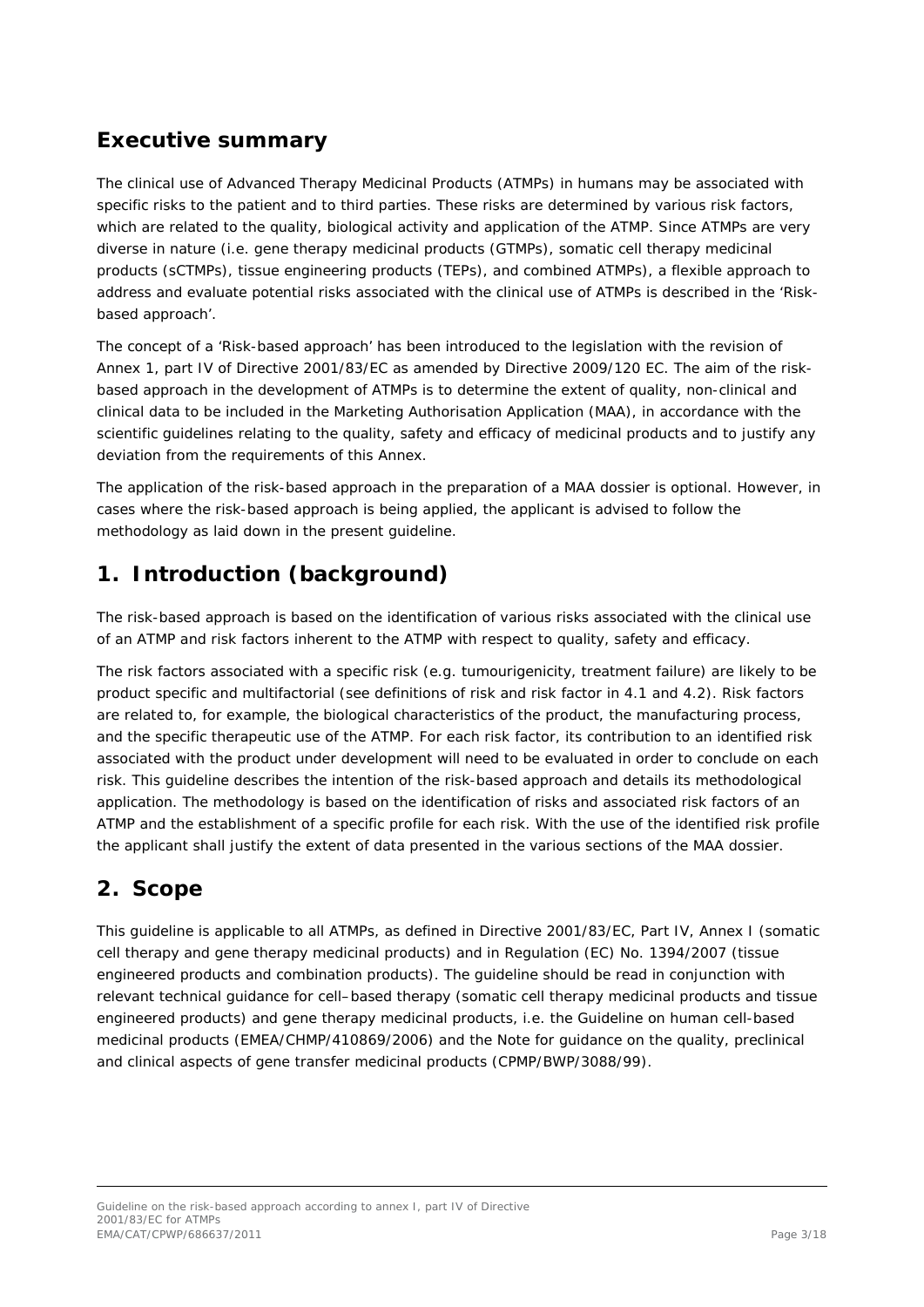## <span id="page-3-0"></span>**3. Legal basis and relevant guidelines**

The 'Risk-based approach' is an optional approach that has been introduced to the legislation with the revision of Annex 1, part IV of Directive 2001/83/EC as amended by Directive 2009/120 EC.

### <span id="page-3-1"></span>**4. Methodology of the risk-based approach**

The risk-based approach, is defined as a strategy aiming to determine the extent of quality, nonclinical and clinical data to be included in the Marketing Authorisation Application (MAA), in accordance with the scientific guidelines relating to the quality, safety and efficacy of medicinal products and to justify any deviation from the technical requirements as defined in Annex I, part IV of Directive 2001/83/EC. The risk-based approach should be distinguished from Risk Management Systems as defined in Regulation (EU) No 1235/2010, Environmental Risk Assessment according Article 8(3) of Directive 2001/83/EC and the Benefit / Risk Assessment in the context of a marketing authorisation evaluation. It should also be differentiated from risk analysis such as it is used for medical devices or as part of quality management of ATMP production as described in ICHQ9/Annex 20 GMP guideline<sup>[1](#page-3-4)</sup>. The risk-based approach should also not be used to address risk-based quality management and risk factors, which are subject to principles of GMP, GLP and GCP. It is important to appreciate that the risk-based approach profiles each risk inherent to the product and not the risk of a product as whole. Thus it does not provide a rigid system classifying different degrees of product risk such as high- or low-risk products.

The collection of data within the concept of the risk-based approach should be an on-going process prior to the submission of the MAA. It is important to note that this process starts at the beginning of product development and matures over time, as the knowledge of the product and its characteristics increases. Nonetheless, applicants, using the risk-based approach, are expected to present in the application dossier the picture of the risk profiles as it is at the time of MAA (see section 4.3).

### <span id="page-3-2"></span>*4.1. Risks*

For the purposes of this guideline 'risk' is defined as a "potential unfavourable effect that can be attributed to the clinical use of ATMP and is of concern to the patient and/or to other populations (e.g. caregivers and off spring)<sup>[2](#page-3-5)</sup>.

Risk identification should start as early as product development.

Risks associated with the clinical use of ATMPs include for example: unwanted immunogenicity, disease transmission, tumour formation, treatment failure, unwanted tissue formation, and inadvertent germ line transduction, as well as toxicity due to degradation/leaching of toxic compounds from structural components, due to unintended alteration of cell homeostasis, due to unwanted targeting of cells/organs, due to deregulated therapeutic gene expression and due to contaminants from the production process.

### <span id="page-3-3"></span>*4.2. Risk factors*

For the purposes of this quideline, `risk factor´ is defined as a "qualitative or quantitative characteristic that contributes to a specific risk following handling and/or administration of an ATMP".

<span id="page-3-5"></span>Guideline on the risk-based approach according to annex I, part IV of Directive 2001/83/EC for ATMPs EMA/CAT/CPWP/686637/2011 Page 4/18

<span id="page-3-4"></span> $1$  e.g. management of risks during production such as those associated with microbial contamination, equipment, disposable materials. <sup>2</sup> adapted from benefit-risk methodology project (see EMA 549682/2010)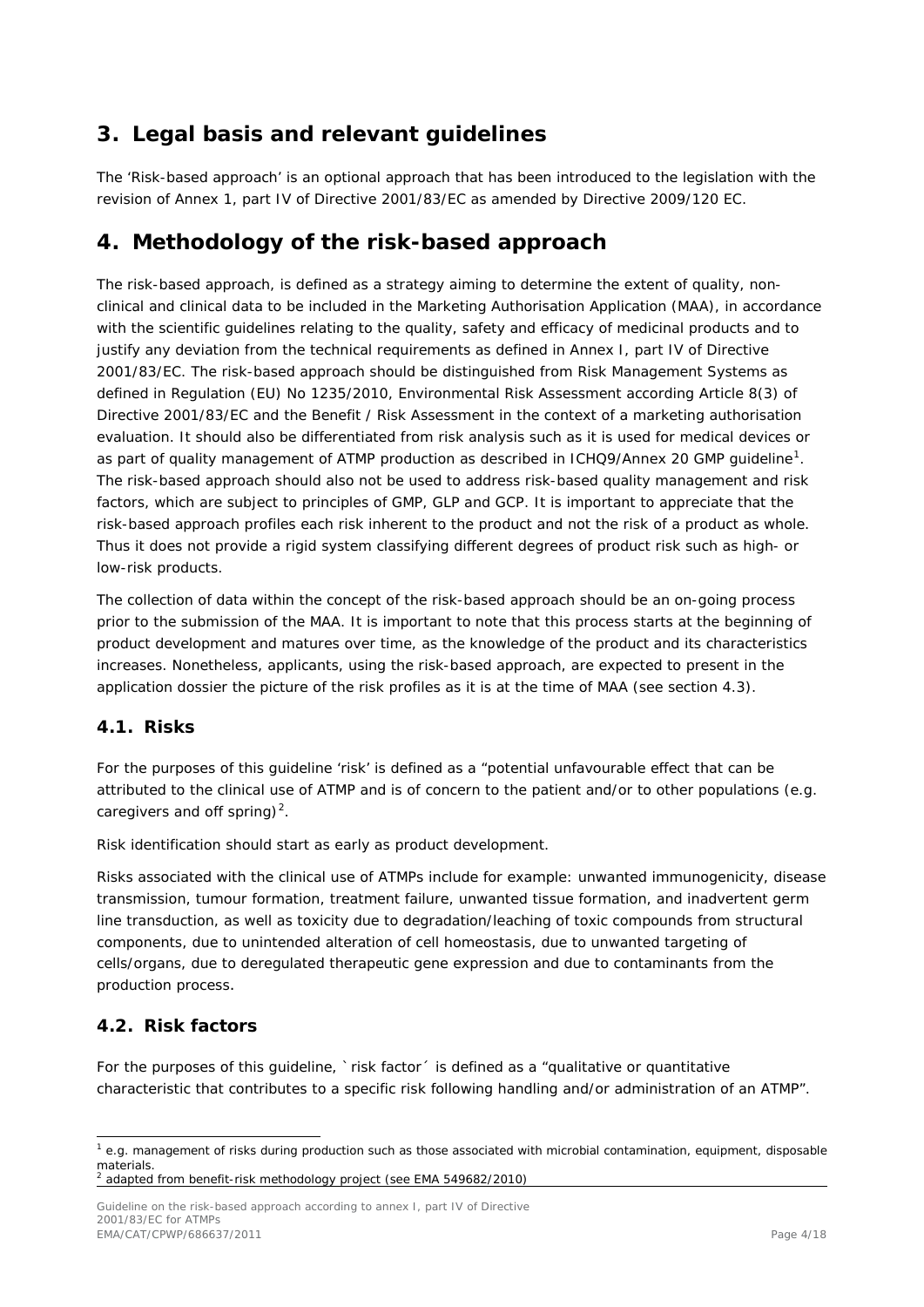Aspects that should be taken into account when identifying risk factors include, but are not limited to the nature of the product, non-cellular components, biodistribution, manufacturing issues and clinical aspects.

Examples of risk factors that can be associated with cell-based medicinal products could include, but may not be limited to, the origin of cells or tissues (autologous vs. allogeneic), the ability of cells to proliferate and differentiate, the ability to initiate an immune response (as target or effector), the level of cell manipulation (in vitro/ex vivo expansion/activation, genetic manipulation), aspects of the manufacturing process, non-cellular components, the mode of administration (ex vivo perfusion, local, systemic) and the duration of exposure (short to permanent).

Risk factors that can be associated with GTMPs depend on the vector as well as on the transgene expression cassette used, and, in the case of a cell-based GTMP also on the cell population to be genetically modified. Typical risk factors include, but may not be limited to, the potential of the vector for and its extent of chromosomal integration, vector immunogenicity, the capacity of the vector for latency/reactivation and/or mobilization and its potential for recombination/re-assortment and biodistribution to non-target sites. Risk factors may also be attributable to expression of the therapeutic or any other transgene delivered and to the duration of expression. In the case of a cellbased GTMP, risk factors as described for cell-based medicinal products may also be applicable. The replication-incompetence or -competence of a vector and its capacity to inadvertently replicate after complementation by a respective wild-type or helper virus may also have to be taken into consideration as risk factors.

Furthermore, the clinical use of the ATMP should also be considered when identifying risk factors. Patient-, disease-, and medical procedure related risk factors (including those associated with administration of the ATMP) may contribute to a specific risk.

### <span id="page-4-0"></span>*4.3. Risk profiling*

The risk profiling is defined as a methodological approach to systematically integrate all available information on risks and risk factors in order to obtain a profile of each individual risk associated with a specific ATMP. The four steps towards risk profiling are detailed below.

#### The Methodology of Risk Profiling

#### *1st step: To identify risks associated with the clinical use of the ATMP*

The risk-based approach starts with the identification of risks associated with the clinical use of the ATMP, taking into consideration any relevant risks to the patient and/or third parties. Risk identification should start as early as product development and can be supported by reference to published data. In general the risks of an ATMP are not necessarily any different to those of other classes of medicinal product. Examples of risks are given in section 4.1.

#### *2nd step: To identify product specific risk factors contributing to each identified risk*

The applicant should identify any relevant risk factor that may contribute to the identified risk. These risk factors may be related for instance to the nature and composition of the product, manufacturing process, nonclinical and clinical aspects. Please note that these risk factors may contribute to several risks and may be interlinked in their impact on a specific risk. Risk factors associated with an ATMP under development and its clinical application should be identified starting at procurement of starting material, following throughout product development and continuing during clinical trials.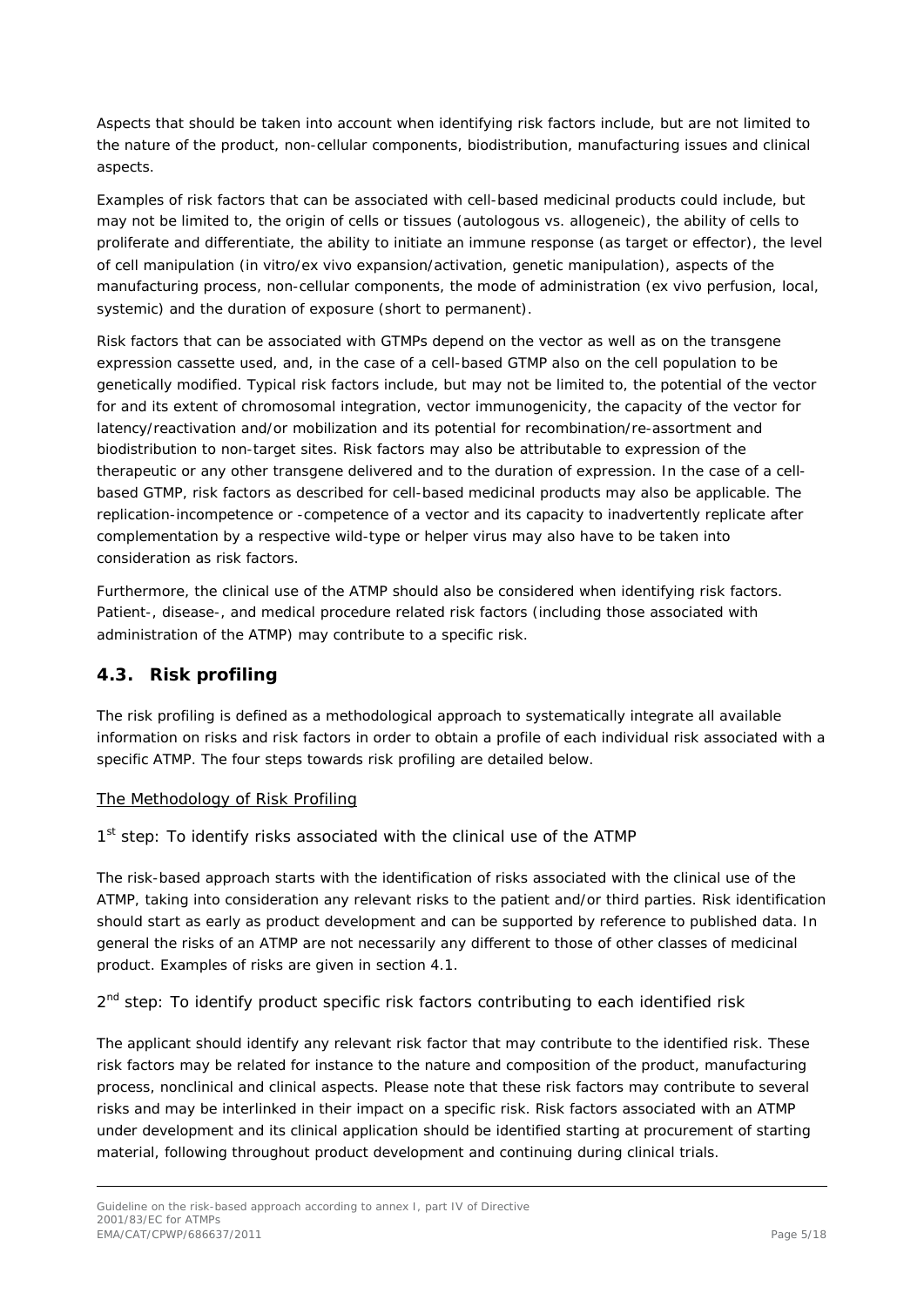#### *3rd step: To map the relevant data for each identified risk factors against each of the identified risks*

In order to evaluate the contribution of each risk factor to an identified risk, the relevant source of data regarding each risk factor should be mapped with the help of a 2 dimensional table (see examples shown in the Annex to this guideline). With the help of this matrix the association between risk factors and risks could be systematically scanned for risk factor – risk relationships. For those risk factor-risk combinations, where a relationship has been identified, the following information should be provided: 1. scientific description of the relationship; 2. studies performed to address this relationship or justification for omission of own studies; 3. locations of these studies in the Common Technical Document (CTD) of the application dossier.

### *4thstep: To conclude on the risk factor – risk relationships*

In order to conclude on the risk factor-risk relationships a narrative text addressing risk-risk factor combinations identified to be of relevance for the use of the respective ATMP should be composed. To this end, risk factor-risk combinations for which, based on current substantial scientific knowledge, a reasonable relationship has been identified shall be further detailed in respect to

(i) their causative scientific relationship;

(ii) an overview of studies that have been performed to determine the impact of the identified risk factors on the particular risk. In case such studies have been omitted, a scientifically sound justification shall be provided why quality, non-clinical and/or clinical data are not needed to be presented in the dossier;

(iii) a conclusion whether the provided scientific data (quality, non-clinical and clinical) and/or published information addressing the individual risk factor-risk combinations are considered adequate and sufficient to support an MAA. It is expected that on completion of the profiling of the identified risk-risk factor combinations a specific profile for each risk can be concluded.

### <span id="page-5-0"></span>*4.4. Fictitious examples to illustrate the risk-based approach*

Examples of different matrix tables regarding a GTMP (see Annex 1), a sCTMP (Annex 2) and a TEP (Annex 3) are provided in the Annex to this guideline to illustrate the methodology of the risk-based approach. It should be noted that these are fictitious, non-exhaustive examples. They are given for illustration purposes and to serve as a guide to use the methodology, but not as technical guidance. In the matrix table, examples of risk factors and risks are also given for illustrative purposes and are not exhaustive. The applicant should identify relevant risk factors and risks specific to his product.

For technical guidance on cell-based and gene therapy medicinal products, the reader is referred to relevant technical guidance for cell–based therapy (somatic cell therapy medicinal products and tissue engineered products) and gene therapy medicinal products (i.e. Guideline on human cell-based medicinal products (EMEA/CHMP/410869/2006) and Note for guidance on the quality, preclinical and clinical aspects of gene transfer medicinal products (CPMP/BWP/3088/99), Guideline on quality, nonclinical and clinical aspects of medicinal products containing genetically modified cells (EMA/CAT/GTWP/67639/2008), Directive 2009/120/EC and other more specific guidelines and reflection papers).

In the matrix tables, blank boxes indicate that based on the current substantial scientific knowledge no reasonable risk factor-risk relationship exists.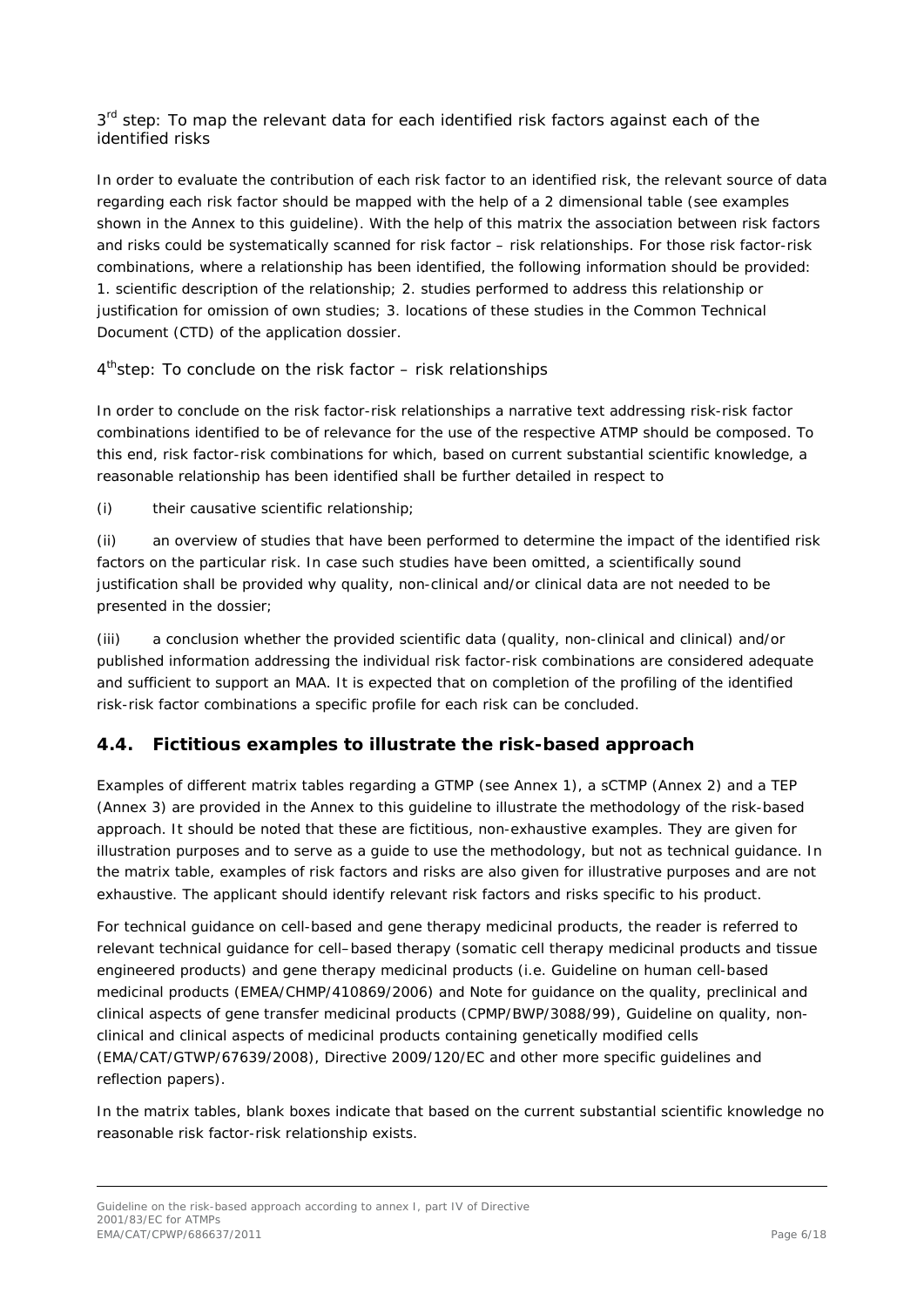### <span id="page-6-0"></span>**5. Consequences for the MAA dossier**

It will be important for the applicant to present the risk-based approach to the development of their product in a logical and meaningful way, in order to contribute to the justification of the data package at the time of MAA assessment. This information should be included to Module 2.2 ('Introduction') of the CTD.

It is recommended that Applicants wishing to use the risk-based approach communicate their intention to EMA and Rapporteurs early in Pre-submission (i.e. before/at the Pre-submission meetings). Applicants should also mention the use of the risk-based approach in the cover letter to the marketing authorisation application dossier and refer to section 2.2 (Introduction) for documentation of the riskbased approach.

There are no prescribed templates for the presentation of this information as such the applicant can develop a format of their choosing. However it is recommended to follow the methodology delineated in this guideline and to include a well written and concise overview of the strategy and a discussion of the conclusions and justifications in relation to the extent of data included in the MAA dossier.

The result of the risk-based approach, when applied and as described in Module 2.2 ('Introduction'), can be used as one of the starting points for the safety specifications as part of the Risk Management Plan (see also Guideline on safety and efficacy follow-up- risk management of Advanced Therapy Medicinal Products (EMEA/149995/2008)).

### <span id="page-6-1"></span>**6. Glossary**

**Risk-based approach:** a strategy to determine the extent of quality, non-clinical and clinical data to be included in the Marketing Authorisation Application dossier.

**Risk:** a potential unfavourable effect that can be attributed to the clinical use of the ATMP and is of concern to the patient and/or to other populations (e.g. caregivers and off spring).

**Risk factor:** a qualitative or quantitative characteristic that contributes to a specific risk following handling and/or administration of an ATMP.

**Risk profiling:** a methodological approach to systematically integrate all available information on risks and risk factors in order to obtain a profile of each individual risk associated with a specific ATMP.

### <span id="page-6-2"></span>**7. Abbreviations**

AAV: Adeno-associated virus

AE: Adverse Event

ATMP: Advanced Therapy Medicinal Product

CE-marked: (Conformité Européenne)-marked (= European accreditation system for medical devices)

CNS: Central Nervous System

CTD: Common Technical Document

AS: Active substance (=Drug substance)

FP: Finished Product (=Drug Product)

GCP: Good Clinical Practice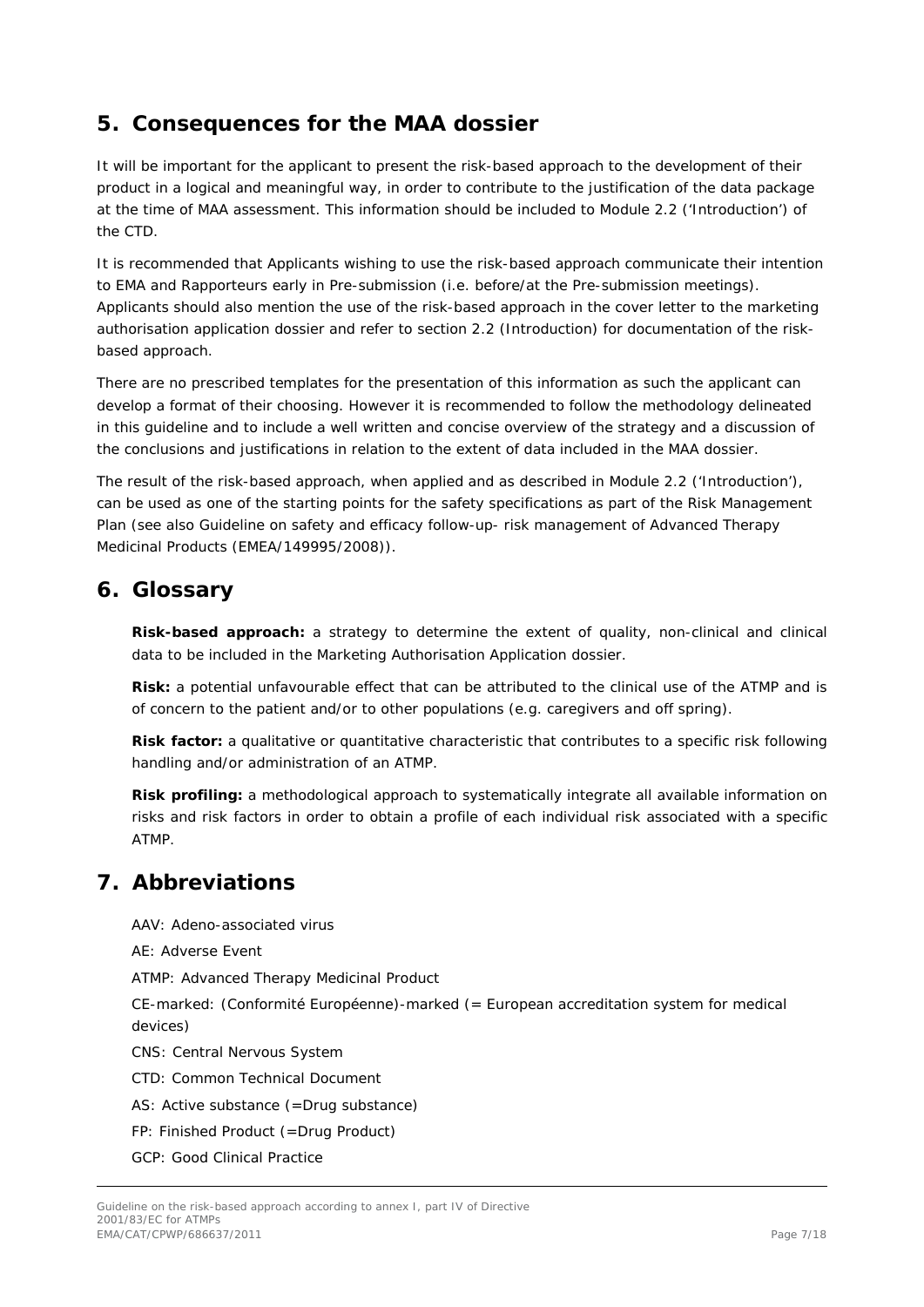GLP: Good Laboratory Practice GMP: Good Manufacturing Practice GTMP: Gene Therapy Medicinal Product hESC: human Embryonic Stem Cell HLA: Human Leukocyte Antigen MAA: Marketing Authorisation Application PoC: Proof of Concept RMP: Risk Management Plan sCTMPs: somatic Cell Therapy Medicinal Product SmPC: Summary of Product Characteristics TEPs: Tissue Engineered Product

### <span id="page-7-0"></span>**References**

- Regulation (EC) No. 1394/2007 on advanced therapy medicinal products
- Directive 2001/83/EC on the community code relating to medicinal products for human use
- Directive 2009/120/EC amending Directive 2001/83/EC relating to medicinal products for human use as regards advanced therapy medicinal products
- Guideline on human cell-based medicinal products (EMEA/CHMP/410869/2006)
- Guideline on quality, non-clinical and clinical aspects of medicinal products containing genetically modified cells (EMA/CAT/GTWP/67639/2008)
- Note for guidance on gene transfer medicinal products (CPMP/BWP/3088/99)
- ICHQ9 Quality Risk Management
- EUDRALEX Volume 4. EU Guidelines on Good Manufacturing Practice Annex 20 GMP guideline
- Regulation (EU) No 1235/2010 on pharmacovigilance of medicinal products for human use
- Guideline on safety and efficacy follow-up- risk management of advanced therapy medicinal products (EMEA/149995/2008)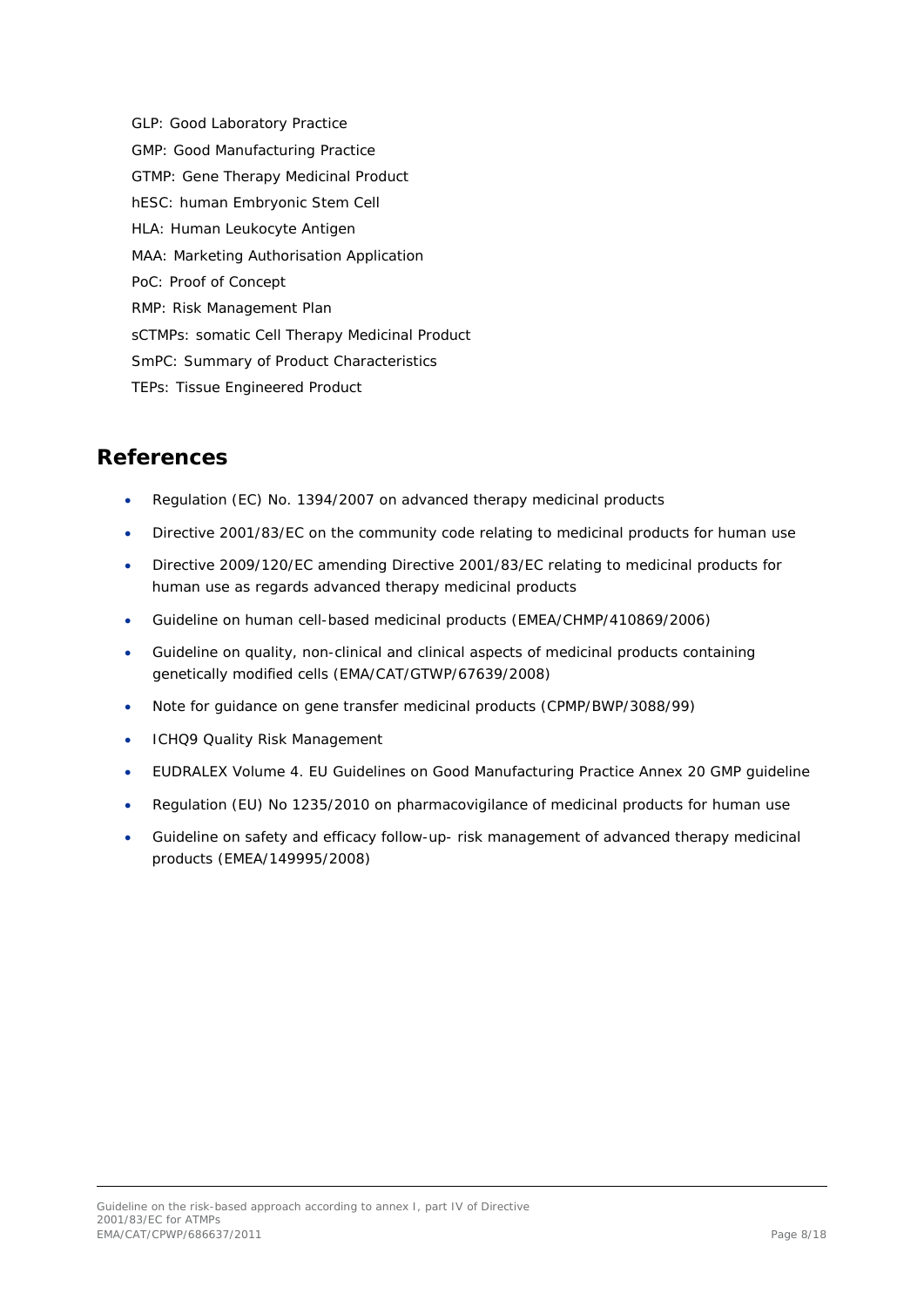| Annex 1: Example: AAV vector expressing the human fictionase enzyme (FE) administered i.m. for the treatment of FE deficiency disease |  |  |
|---------------------------------------------------------------------------------------------------------------------------------------|--|--|
|---------------------------------------------------------------------------------------------------------------------------------------|--|--|

| <b>Risk</b>                                          | <b>Tumour formation</b>                                                                                                                                                                                                                                                                            | Unwanted immunogenicity                                                                                                                                                                                                                                                                                 | <b>Treatment failure</b>                                                                                                                                                                                                                                                                                                                    | <b>Toxicity resulting from</b>                                                                                                                                                                                                                                                                                                                            |
|------------------------------------------------------|----------------------------------------------------------------------------------------------------------------------------------------------------------------------------------------------------------------------------------------------------------------------------------------------------|---------------------------------------------------------------------------------------------------------------------------------------------------------------------------------------------------------------------------------------------------------------------------------------------------------|---------------------------------------------------------------------------------------------------------------------------------------------------------------------------------------------------------------------------------------------------------------------------------------------------------------------------------------------|-----------------------------------------------------------------------------------------------------------------------------------------------------------------------------------------------------------------------------------------------------------------------------------------------------------------------------------------------------------|
| <b>Risk factor</b>                                   |                                                                                                                                                                                                                                                                                                    |                                                                                                                                                                                                                                                                                                         |                                                                                                                                                                                                                                                                                                                                             | unintended alteration of<br>therapeutic gene expression                                                                                                                                                                                                                                                                                                   |
| Recombination/mobilisation                           | Recombination may lead to<br>replicating AAV. Tumor formation<br>depends on level of AAV genome<br>integration into host genome.<br>Addressed in CTD 3.2.P.5 - Control<br>of FP and CTD 4.2.3 - Toxicology<br>(toxicology/integration studies).                                                    | Recombination / Mobilisation may<br>lead to increased immunogenicity<br>due to higher number of vector /<br>RCV particles. Addressed in CTD<br>3.2.P.5 - Control of FP and CTD<br>4.2.3 - Toxicology.                                                                                                   | Recombination during<br>manufacture might lead to loss<br>of the transgene and<br>consequently loss of function.<br>Addressed in CTD 3.2.P.5 -<br>Control of FP.                                                                                                                                                                            | Mobilisation (with wt virus and<br>helper coinfection) might result<br>in higher levels of therapeutic<br>gene expression. Toxic effects<br>other than immunogenicity due<br>to overexpression is considered<br>to be low. Addressed in CTD<br>4.2.1 - Pharmacology and CTD<br>4.2.3 - Toxicology studies, and<br>justified by literature<br>information. |
| Integration                                          | AAV vectors are able to integrate<br>into the genome albeit at low levels.<br>Integration studies have been<br>performed (CTD 4.2.3- Toxicology)<br>and demonstrate absence of<br>integration. See also risk factor<br>'biodistribution' (CTD 4.2.2 -<br>Pharmacokinetics)                         |                                                                                                                                                                                                                                                                                                         |                                                                                                                                                                                                                                                                                                                                             |                                                                                                                                                                                                                                                                                                                                                           |
| Type of transgene and<br>transgene expression levels |                                                                                                                                                                                                                                                                                                    | The therapeutic gene is of human<br>origin and respective endogenous<br>gene product in patients is present<br>but defective. This might cause<br>unwanted immunogenicity.<br>Expression of therapeutic protein<br>addressed and justified in CTD<br>5.3.5 - Reports of efficacy and<br>safety studies. | Impaired transgene expression<br>might lead to treatment failure.<br>Transgene expression and<br>potency studies and in vivo<br>proof-of-concept studies.<br>Addressed in CTD 3.2.P.5 -<br>Control of FP and 4.2.1. -<br>Pharmacology.                                                                                                      | Over-expression of transgene<br>in target cells is not considered<br>to be of concern. Toxic effects<br>other than immunogenicity due<br>to over-expression is<br>considered to be low. CTD<br>4.2.1 - Pharmacology, CTD<br>4.2.3 - Toxicity and justified by<br>literature data.                                                                         |
| Vector type                                          | AAV is not known to be tumorigenic<br>per se. A low potential of AAV for<br>insertional mutagenesis exists (see<br>RF 'integration'). Addressed in<br>integration studies (CTD 4.2.3 -<br>Toxicology). Justification of lack of<br>tumorigenicity studies based on<br>respective integration data. | AAV is known to be immunogenic.<br>Addressed in immunogenicity and<br>Toxicity studies (CTD 4.2.3), and<br>Clinical safety studies (CTD 5.3.5 -<br>Reports of efficacy and safety<br>studies,).                                                                                                         | Pre-existing immunity to the<br>vector might impair efficiency of<br>treatment. Furthermore repeated<br>administration may increase<br>immunologic responses against<br>the vector that might also impair<br>efficiency of treatment.<br>Addressed in CTD 4.2.1 -<br>Pharmacology and 5.3.5 -<br>Reports of efficacy and safety<br>studies. |                                                                                                                                                                                                                                                                                                                                                           |
| <b>Impurities</b>                                    | Impurities might contribute to                                                                                                                                                                                                                                                                     | AAV can be difficult to purify.                                                                                                                                                                                                                                                                         | Impurities can negatively                                                                                                                                                                                                                                                                                                                   |                                                                                                                                                                                                                                                                                                                                                           |

Guideline on the risk-based approach according to annex I, part IV of Directive 2001/83/EC for ATMPs EMA/CAT/CPWP/686637/2011 Page 9/18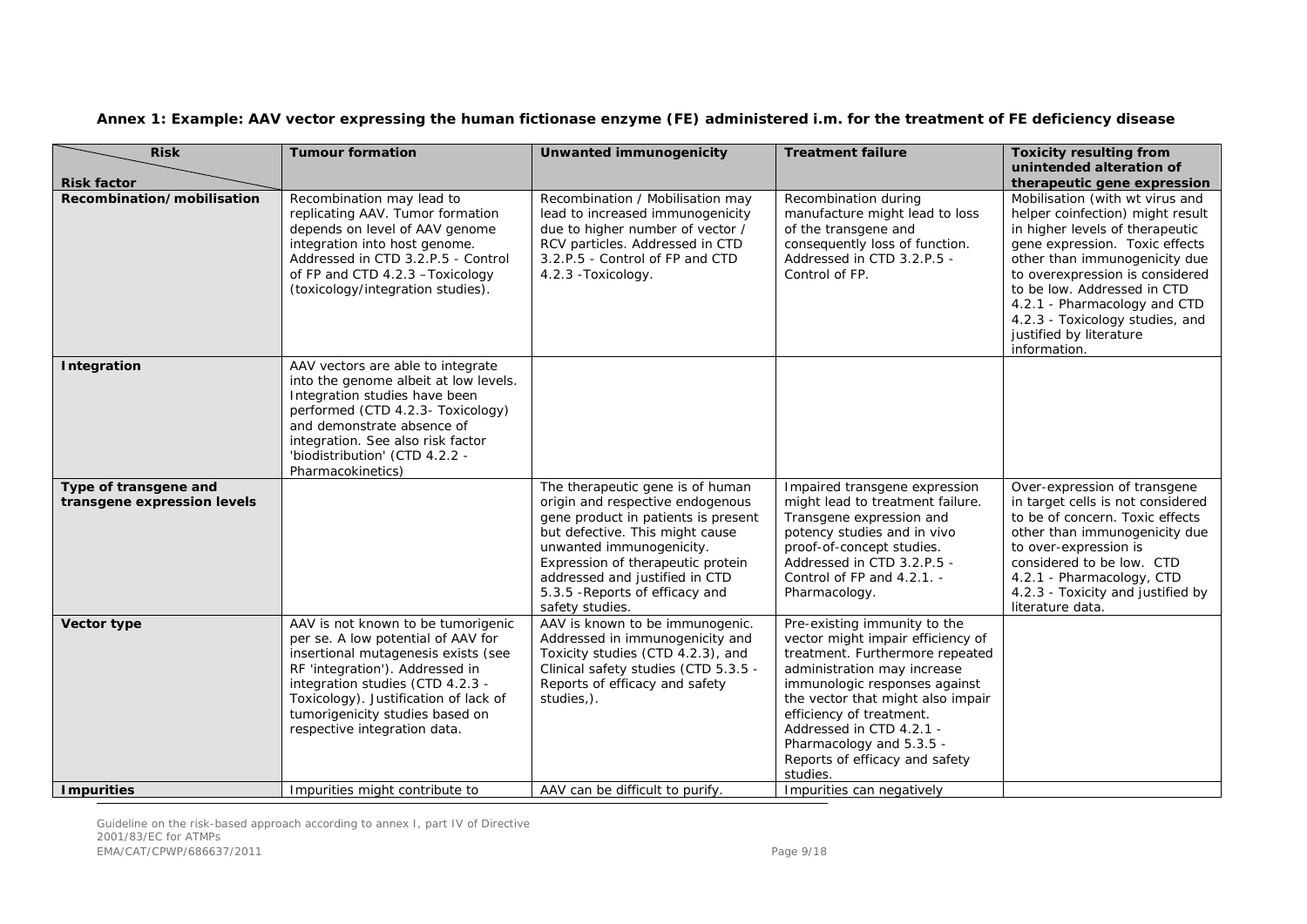| <b>Risk</b>               | <b>Tumour formation</b>                                                                                                                                                                                                                                                                                                                                                                       | Unwanted immunogenicity                                                                                                                                                                                                                                                                                                       | <b>Treatment failure</b>                                                                                                                                                                                                                                                                                                                                                | <b>Toxicity resulting from</b>                                                                                                                                                                                                                                                                 |
|---------------------------|-----------------------------------------------------------------------------------------------------------------------------------------------------------------------------------------------------------------------------------------------------------------------------------------------------------------------------------------------------------------------------------------------|-------------------------------------------------------------------------------------------------------------------------------------------------------------------------------------------------------------------------------------------------------------------------------------------------------------------------------|-------------------------------------------------------------------------------------------------------------------------------------------------------------------------------------------------------------------------------------------------------------------------------------------------------------------------------------------------------------------------|------------------------------------------------------------------------------------------------------------------------------------------------------------------------------------------------------------------------------------------------------------------------------------------------|
| <b>Risk factor</b>        |                                                                                                                                                                                                                                                                                                                                                                                               |                                                                                                                                                                                                                                                                                                                               |                                                                                                                                                                                                                                                                                                                                                                         | unintended alteration of<br>therapeutic gene expression                                                                                                                                                                                                                                        |
|                           | tumour formation. Full information<br>and documentation on starting<br>materials is given. Control of cellular<br>and viral impurities are addressed in<br>release testing (CTD 3.2.S.4 -<br>Control of critical steps and<br>intermediates, and 3.2.P.5 - Control<br>of FP).                                                                                                                 | Amount and type of impurities may<br>lead to immunogenic reactions.<br>Addressed in CTD 3.2.S.2<br>(Manufacture), 3.2.S.4 (Control of<br>AS), 4.2.3 (Toxicology), and 5.3.5 -<br>Reports of efficacy and safety<br>studies.                                                                                                   | influence the efficacy of<br>treatment. Addressed in drug<br>substance control CTD 3.2.S.4 -<br>Control of AS.                                                                                                                                                                                                                                                          |                                                                                                                                                                                                                                                                                                |
| Biodistribution           | Biodistribution of the vector<br>contributes to the risk of tumour<br>formation via vector persistence and<br>integration events (see risk factor on<br>integration). Inclusion of transduced<br>non-target organs in studies on<br>episomal/ integrated vector status.<br>Addressed in CTD 4.2.2-<br>Pharmacokinetics (biodistribution),<br>CTD 4.2.3 - Toxicology (integration<br>studies). | Biodistribution of the vector to non-<br>target, immunogenic sites.<br>Addressed in biodistribution /<br>immunogenicity studies -CTD 4.2.2<br>- Pharmacokinetics<br>(biodistribution), CTD 4.2.3 -<br>Toxicology (immunogenicity), CTD<br>5.3.5 - Reports of efficacy and<br>safety studies, (clinical safety).               | Treatment failure might be<br>induced by unwanted<br>immunogenicity due to<br>biodistribution to non-target,<br>immunogenic sites. Addressed in<br>biodistribution and long-term<br>transgene expression studies.<br>CTD 4.2.1 - Pharmacology and<br>CTD 4.2.2 - Pharmacokinetics.                                                                                      | Toxicity as a result of<br>transgene-overexpression in<br>non-target cells considered to<br>be low. Evaluation of toxicity<br>and transgene expression<br>levels in non-target tissues and<br>cells. CTD 4.2.2 -<br>Pharmacokinetics<br>(biodistribution) and 4.2.3 -<br>Toxicology (toxicity) |
| Relevance of animal model |                                                                                                                                                                                                                                                                                                                                                                                               | Animal model is not predictive for<br>immunogenicity in patients due to<br>differences in immune responses.<br>An additional animal model to<br>address immunogenicity was used.<br>Addressed in CTD 4.2.3 -<br>Toxicology (immunogenicity) and in<br>clinical studies CTD 5.3.5 - Reports<br>of efficacy and safety studies. | Animal model may not be<br>predictive for treatment failure<br>due to differences in the immune<br>status of animal and patients.<br>Immune status of the animal<br>model has been matched to the<br>patient's situation (e.g. pre-<br>treatment with the vector to<br>induce seroconversion in<br>animals). See CTD 4.2.1 -<br>Pharmacology and 4.2.3 -<br>Toxicology. |                                                                                                                                                                                                                                                                                                |
| <b>Patient-related</b>    |                                                                                                                                                                                                                                                                                                                                                                                               | Immune reaction might be<br>triggered dependent on immune<br>status of the patient. Addressed in<br>non-clinical studies using vector-<br>pretreated animals (CTD 4.2.3 -<br>Toxicology) and in CTD 5.3.5 -<br>Reports of efficacy and safety<br>studies (clinical safety)                                                    | Immune status e.g. pre-existing<br>immunity to the vector of patient<br>might influence efficiency of<br>therapy. Addressed in non-<br>clinical (CTD 4.2.1 -<br>Pharmacology) and clinical<br>studies (CTD 5.3.5 - Reports of<br>efficacy and safety studies)                                                                                                           |                                                                                                                                                                                                                                                                                                |
| Disease-related           | The underlying disease might be<br>linked to a higher incidence of<br>cancer. This might bias the safety                                                                                                                                                                                                                                                                                      | Variable levels of dysfunctional<br>protein may be expressed in the<br>patients resulting in immune                                                                                                                                                                                                                           | Immune response against the<br>transgene might compromise<br>treatment efficacy. Addressed in                                                                                                                                                                                                                                                                           |                                                                                                                                                                                                                                                                                                |

Guideline on the risk-based approach according to annex I, part IV of Directive 2001/83/EC for ATMPs EMA/CAT/CPWP/686637/2011 Page 10/18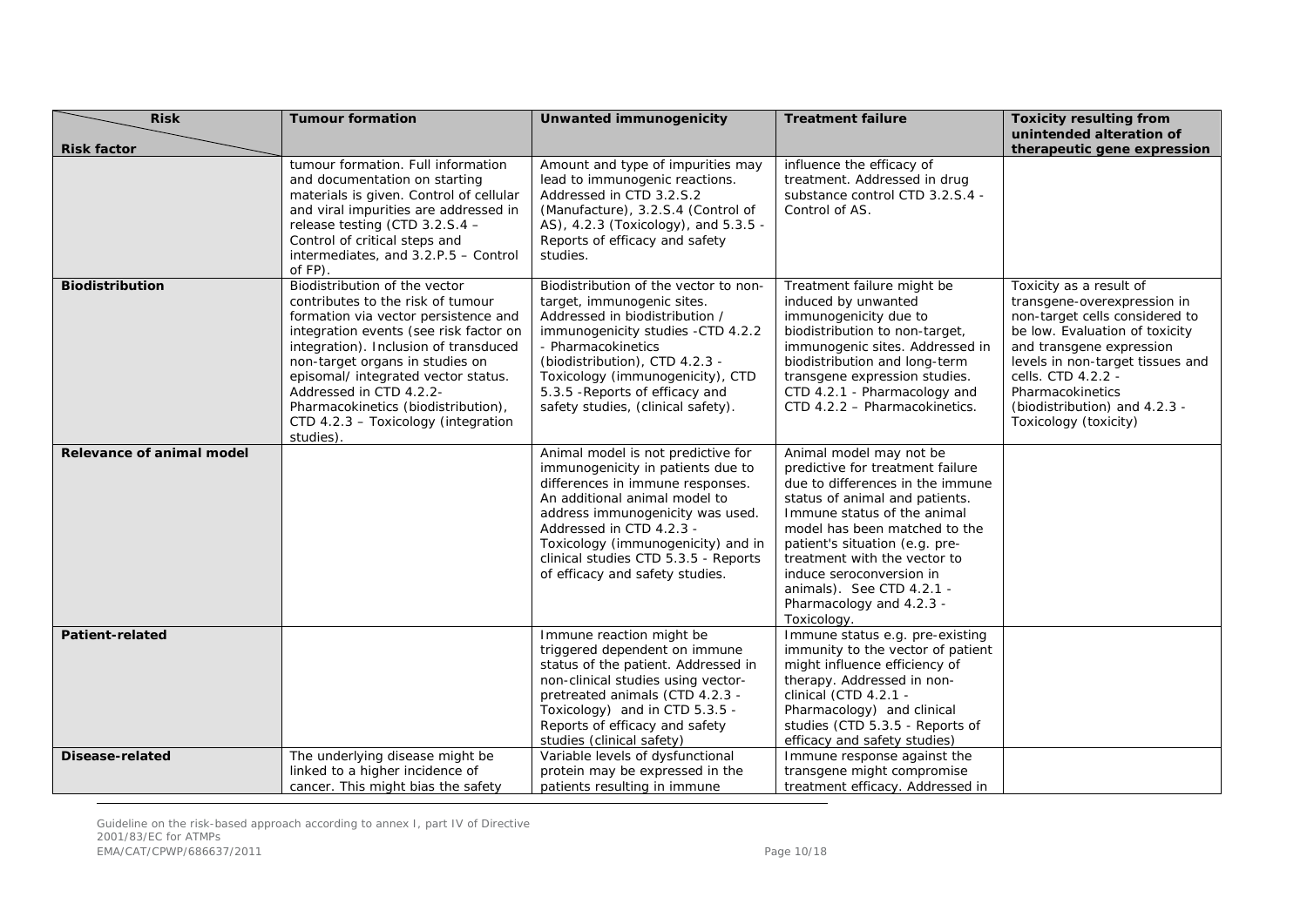| <b>Risk</b><br><b>Risk factor</b> | <b>Tumour formation</b>                                                                                                                                     | Unwanted immunogenicity                                                                                                                                                                                                                                                   | <b>Treatment failure</b>                                                                                                                                                        | <b>Toxicity resulting from</b><br>unintended alteration of<br>therapeutic gene expression |
|-----------------------------------|-------------------------------------------------------------------------------------------------------------------------------------------------------------|---------------------------------------------------------------------------------------------------------------------------------------------------------------------------------------------------------------------------------------------------------------------------|---------------------------------------------------------------------------------------------------------------------------------------------------------------------------------|-------------------------------------------------------------------------------------------|
|                                   | data. Addressed in CTD 5.3.5 -<br>Reports of efficacy and safety<br>studies.                                                                                | reactions to the therapeutic protein.<br>Addressed in CTD 5.3.5 - Reports of<br>efficacy and safety studies.                                                                                                                                                              | the non-clinical pharmacology<br>$(CTD 4.2.1)$ and toxicology<br>studies (CTD 4.2.3), and in<br>Reports of efficacy and safety<br>studies (CTD 5.3.5).                          |                                                                                           |
| Medical procedure-related         | Concomitantly administered immune<br>suppressants might lead to tumour<br>formation. Addressed in CTD 5.3.5 -<br>Reports of efficacy and safety<br>studies. | A high local dose administered i.m.<br>might cause local inflammatory<br>response due to immunreaction to a<br>vector component or the expressed<br>therapeutic protein. Addressed in<br>CTD 4.2.3 - Toxicology and 5.3.5 -<br>Reports of efficacy and safety<br>studies. | Difficult administration of<br>multiple injections i.m. might<br>result in incomplete dosing.<br>Addressed in CTD 5.3.5 - Reports<br>of efficacy and safety studies and<br>SmPC |                                                                                           |

Blank box means that based on the current substantial scientific knowledge no reasonable risk factor/risk relationship exists.

#### **Annex 2: Example: human embryonic stem cell-derived cells secreting bioactive substances injected into the CNS**

| <b>Risk</b>                                     | <b>Tumour formation</b>                                                                                                                                                                                                         | <b>Unwanted</b><br>immunogenicity                                                                                                                                                | <b>Treatment failure</b> | <b>Disease</b><br>transmission                                                                                                                                                                                                                                                         | <b>Unwanted tissue</b><br>formation | <b>Toxicity</b> |
|-------------------------------------------------|---------------------------------------------------------------------------------------------------------------------------------------------------------------------------------------------------------------------------------|----------------------------------------------------------------------------------------------------------------------------------------------------------------------------------|--------------------------|----------------------------------------------------------------------------------------------------------------------------------------------------------------------------------------------------------------------------------------------------------------------------------------|-------------------------------------|-----------------|
| <b>Risk factor</b>                              |                                                                                                                                                                                                                                 |                                                                                                                                                                                  |                          |                                                                                                                                                                                                                                                                                        |                                     |                 |
| Cell starting<br>material                       | hESC have inherent<br>capability for teratoma<br>formation. Risk<br>addressed in other<br>sections of this table<br>and in CTD 3.2.S.2.3 -<br><b>Control of Materials</b>                                                       | Possible HLA<br>mismatching.<br>Controlled by donor<br>screening and<br>selection.<br>CTD $3.2.R$ – Regional<br>information.                                                     |                          | Information on cell<br>origin not complete.<br>Lack of information on<br>donor and derivation<br>addressed through<br>viral testing. CTD -<br>3.2.S.2.3 - Control of<br>Materials (control of<br>HSA used in IVF<br>medium), CTD 3.2.A.2<br>- Adventitious Agents<br>Safety Evaluation |                                     |                 |
| Culture / feeder<br>cells and growth<br>factors | Culture with GFs or<br>hormones to enhance<br>proliferation/trigger<br>differentiation may<br>induce tumour<br>formation. Process<br>related impurities<br>controlled - CTD<br>3.2.S.2.3 - Control of<br>Materials; 3.2.S.2.5 - | Possible immune<br>reaction to animal<br>derived materials,<br>feeder cells -<br>impurities controlled<br>in CTD 3.2.S.2.3 -<br>Control of materials;<br>3.2.S.3.2 - Impurities. |                          | Potential for disease<br>transmission from cell<br>source, animal derived<br>materials / feeder cells.<br>Viral safety testing of<br>relevant starting and<br>raw materials. CTD<br>3.2.S.2.3 - Control of<br>materials; 3.2.S.3.2 -<br>Impurities.                                    |                                     |                 |

Guideline on the risk-based approach according to annex I, part IV of Directive 2001/83/EC for ATMPs EMA/CAT/CPWP/686637/2011 2012 2022 2023 2024 2022 2023 2024 2022 2023 2024 2022 2023 2024 2022 2023 2024 2022 20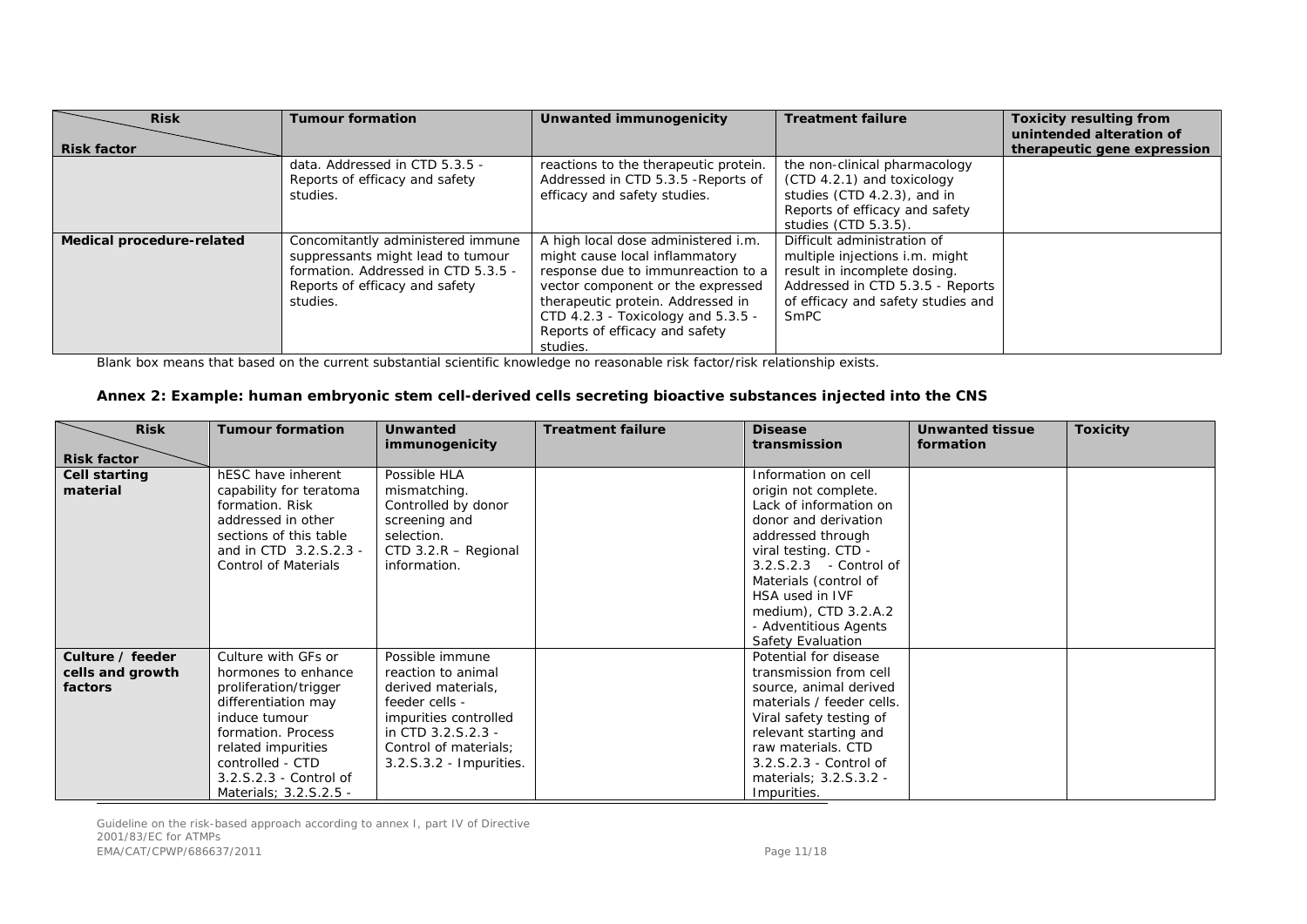| <b>Risk</b>                                                         | <b>Tumour formation</b>                                                                                                                                                                                                                                               | <b>Unwanted</b><br>immunogenicity                                                                                                                                                                                 | <b>Treatment failure</b>                                                                                                                                                                                                                                                                                                                                                                                      | <b>Disease</b><br>transmission | <b>Unwanted tissue</b><br>formation                                                                                      | <b>Toxicity</b>                                                                                                                |
|---------------------------------------------------------------------|-----------------------------------------------------------------------------------------------------------------------------------------------------------------------------------------------------------------------------------------------------------------------|-------------------------------------------------------------------------------------------------------------------------------------------------------------------------------------------------------------------|---------------------------------------------------------------------------------------------------------------------------------------------------------------------------------------------------------------------------------------------------------------------------------------------------------------------------------------------------------------------------------------------------------------|--------------------------------|--------------------------------------------------------------------------------------------------------------------------|--------------------------------------------------------------------------------------------------------------------------------|
| <b>Risk factor</b>                                                  |                                                                                                                                                                                                                                                                       |                                                                                                                                                                                                                   |                                                                                                                                                                                                                                                                                                                                                                                                               |                                |                                                                                                                          |                                                                                                                                |
|                                                                     | Process validation<br>and/or evaluation;<br>3.2.S.4 - Control of AS.                                                                                                                                                                                                  |                                                                                                                                                                                                                   |                                                                                                                                                                                                                                                                                                                                                                                                               |                                |                                                                                                                          |                                                                                                                                |
| Cell population,<br>heterogeneity &<br>differentiation<br>potential | Undifferentiated and<br>undesirable lineage<br>commitment cells<br>resulting from non-<br>synchronised<br>differentiation. Product<br>related impurities<br>controlled CTD<br>$3.2.5.2.5$ - Process<br>validation and/or<br>evaluation; $3.2.S.4 -$<br>Control of AS. | Undesirable lineage<br>commitment cells<br>resulting from non<br>synchronised<br>differentiation:<br>immune reaction CTD<br>$3.2.5.2.5$ - Process<br>validation and/or<br>evaluation: 3.2.S.4 -<br>Control of AS. | Presence of cells with<br>inappropriate characteristics<br>resulting from non-<br>synchronised differentiation /<br>Undifferentiated and<br>undesirable lineage committed<br>cells CTD 3.2.S.2.5 - Process<br>validation and/or evaluation;<br>3.2.S.4 - Control of AS<br>(potency assay for AS) CTD -<br>3.2.S.3 - Characterisation and<br>for FP CTD 3.2.P.5 - Control of<br>FP and CTD 3.2.P.8 - Stability |                                |                                                                                                                          |                                                                                                                                |
| <b>Ancilliary</b><br>substancesdevices                              |                                                                                                                                                                                                                                                                       |                                                                                                                                                                                                                   | Potential lack of compatibility<br>of cells with administration<br>device. CTD 3.2.P.2. -<br>Pharmaceutical Development                                                                                                                                                                                                                                                                                       |                                |                                                                                                                          |                                                                                                                                |
| <b>Genetic stability</b>                                            | Genetic instability is<br>associated with<br>tumorigenicity. Genetic<br>stability tested. CTD -<br>$4.2.2.3 -$<br>Pharmacokinetics -<br>Distribution (in vivo<br>tumorigenicity study)                                                                                |                                                                                                                                                                                                                   | Genetic instability may result<br>in potential loss of secreted<br>bioactive substances. Stability<br>of cells in the final formulation<br>- CTD 3.2.P.8 - Stability                                                                                                                                                                                                                                          |                                |                                                                                                                          |                                                                                                                                |
| <b>Biodistribution</b>                                              | Tumour formation in<br>different organs -<br>Biodistribution study<br>CTD 4.2.2.3 -<br>Pharmacokinetics -<br>Distribution                                                                                                                                             | Distribution of cells<br>may increase risk of<br>immunogenicity.<br><b>Biodistribution study</b><br>CTD 4.2.2.3 -<br>Pharmacokinetics -<br>Distribution                                                           | Potential loss of activity due<br>to loss of cells by migration.<br>Biodistribution study CTD<br>4.2.2.3 - Pharmacokinetics -<br>Distribution                                                                                                                                                                                                                                                                 |                                | Tissue formation in<br>different organs.<br>Biodistribution study<br>CTD 4.2.2.3 -<br>Pharmacokinetics -<br>Distribution | Secretion of<br>bioactive substances<br>in unintended<br>microenvironments<br>may lead to toxic<br>effects.<br>Biodistribution |

Guideline on the risk-based approach according to annex I, part IV of Directive 2001/83/EC for ATMPs EMA/CAT/CPWP/686637/2011 Page 12/18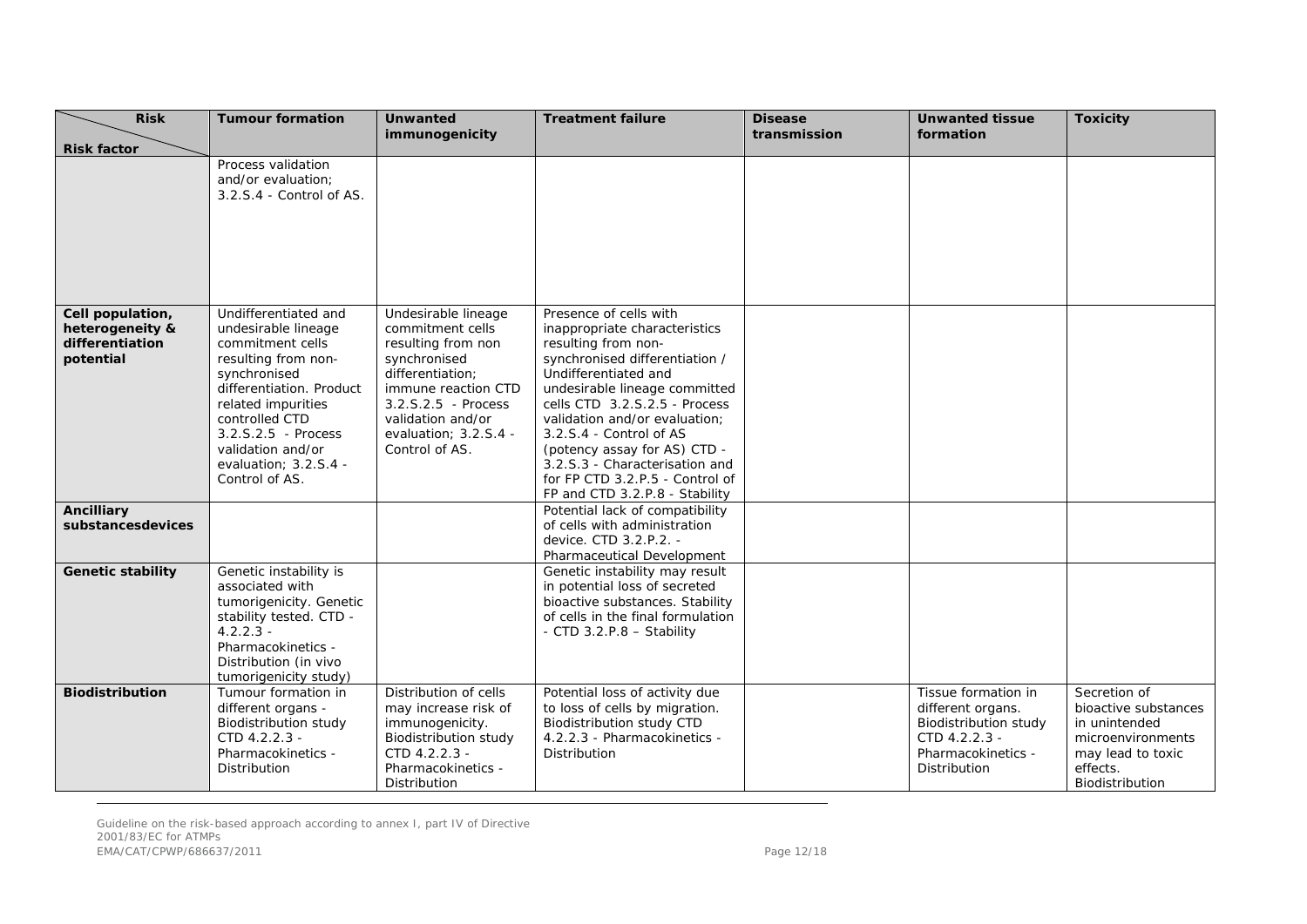| <b>Risk</b>                             | <b>Tumour formation</b>                                                                                                                                                                                                                                               | <b>Unwanted</b>                                                                                                                                                                                                                                                                                  | <b>Treatment failure</b>                                                                                                                                                                                                                                                                                            | <b>Disease</b> | <b>Unwanted tissue</b>                                                                                                                                                                                     | <b>Toxicity</b>                                                                                                                                                                                                                |
|-----------------------------------------|-----------------------------------------------------------------------------------------------------------------------------------------------------------------------------------------------------------------------------------------------------------------------|--------------------------------------------------------------------------------------------------------------------------------------------------------------------------------------------------------------------------------------------------------------------------------------------------|---------------------------------------------------------------------------------------------------------------------------------------------------------------------------------------------------------------------------------------------------------------------------------------------------------------------|----------------|------------------------------------------------------------------------------------------------------------------------------------------------------------------------------------------------------------|--------------------------------------------------------------------------------------------------------------------------------------------------------------------------------------------------------------------------------|
| <b>Risk factor</b>                      |                                                                                                                                                                                                                                                                       | immunogenicity                                                                                                                                                                                                                                                                                   |                                                                                                                                                                                                                                                                                                                     | transmission   | formation                                                                                                                                                                                                  |                                                                                                                                                                                                                                |
|                                         |                                                                                                                                                                                                                                                                       |                                                                                                                                                                                                                                                                                                  |                                                                                                                                                                                                                                                                                                                     |                |                                                                                                                                                                                                            | study. CTD 4.2.2.3 -<br>Pharmacokinetics -<br>Distribution                                                                                                                                                                     |
| <b>Relevance of the</b><br>animal model | Age, dosing,<br>immunocompetence<br>and duration of the<br>available animal study<br>may not be appropriate<br>for detection of tumor<br>formation - In vivo<br>tumorigenicity study<br>CTD 4.2.3.4 -<br>Toxicology -<br>Carcinogenicity                              |                                                                                                                                                                                                                                                                                                  | Limitations of used animal<br>model may reduce predictive<br>value of efficacy, POC study -<br>CTD 4.2.1 - Pharmacology                                                                                                                                                                                             |                | animal study may not<br>be appropriate for<br>detection of unwanted<br>tissue formation PoC<br>CTD 4.2.1 -<br>Pharmacology and<br>biodistribution CTD<br>$4.2.2.3 -$<br>Pharmacokinetics -<br>Distribution |                                                                                                                                                                                                                                |
| <b>Patient-related</b>                  | Malignancy in patients<br>may result from the<br>patient's<br>medical/treatment<br>history including age<br>and<br>immunosuppressive<br>status. Reports of<br>efficacy and safety<br>studies and Post-<br>marketing studies. CTD<br>5.3. - Clinical Study<br>Reports; | Unwanted<br>immunogenicity may<br>be caused by HLA<br>mismatching, release<br>of bioactive<br>substances or mode<br>of delivery.<br>Reports of efficacy<br>and safety studies<br>including<br>immunomonitoring<br>and Post-marketing<br>studies. CTD 5.3. -<br><b>Clinical Study</b><br>Reports: | Possibilities for treatment<br>failure may be due to patient's<br>age, disease phase, false<br>stratification for treatment.<br>Set inclusion/exclusion criteria<br>based on preclinical testing.<br>Reports of efficacy and safety<br>studies and Post-marketing<br>studies. CTD 5.3. - Clinical<br>Study Reports; |                | CNS<br>microenvironment<br>may support<br>unwanted tissue<br>formation due to<br>patient history, prior<br>therapies.<br>CTD 5.3. - Clinical<br>Study Reports; CTD<br>5.4. Literature<br>References        | Patient's<br>medical/treatment<br>history may<br>determine the<br>potential for<br>hypersensitivity to<br>bioactive<br>substances.<br>Pre-treatment<br>testing and<br>stratification.<br>CTD 5.3. - Clinical<br>Study Reports; |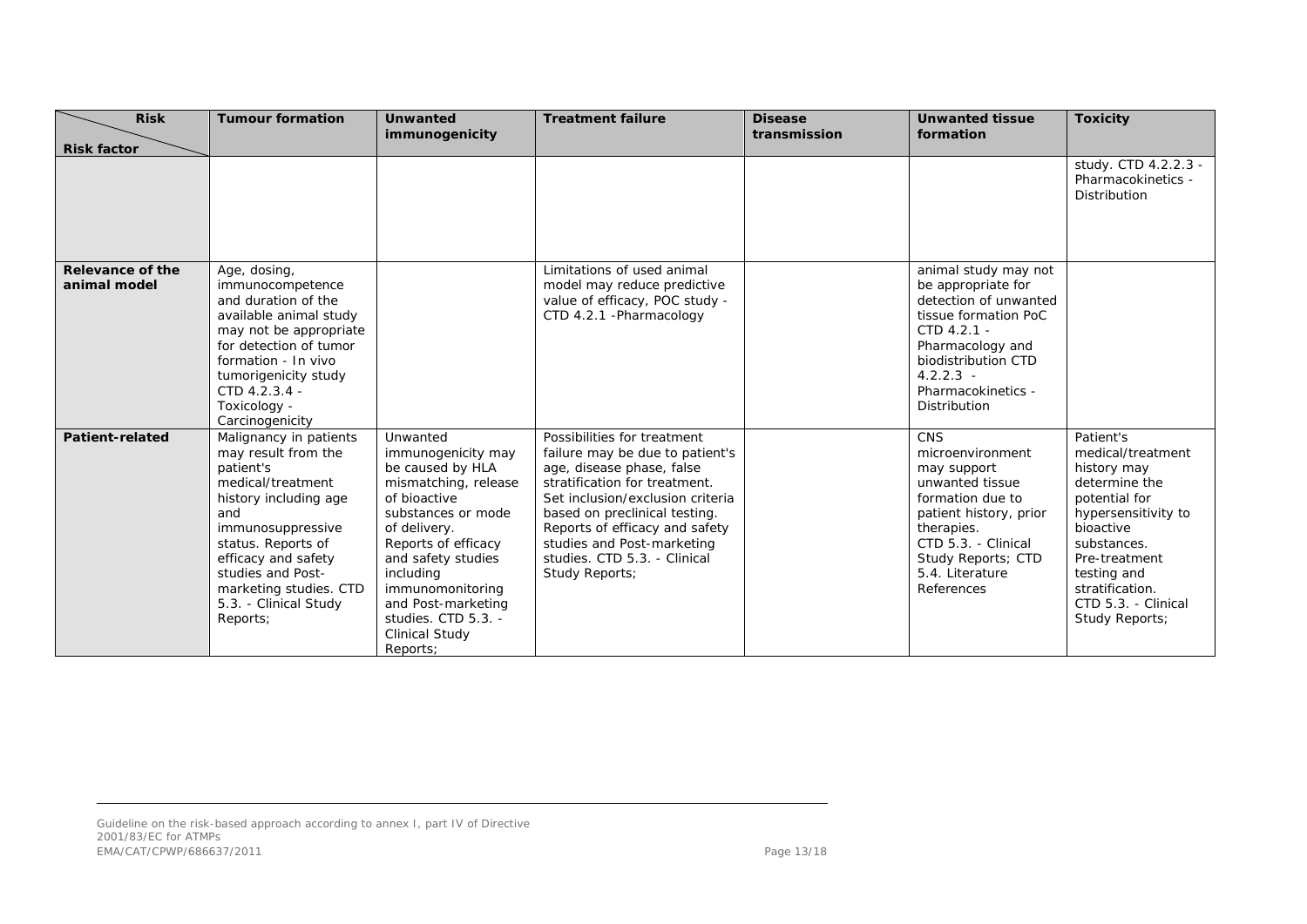| <b>Risk</b>                                                 | <b>Tumour formation</b>                                                                                                                                                                                                                             | <b>Unwanted</b><br>immunogenicity | <b>Treatment failure</b>                                                                                                                                                                                                                                                                                                               | <b>Disease</b><br>transmission                                                                                                                                                                                                          | <b>Unwanted tissue</b><br>formation                                                                                                                                                                                                                                                                                                                                                                     | <b>Toxicity</b>                                                                                                                                                                                                                                                                                                                           |
|-------------------------------------------------------------|-----------------------------------------------------------------------------------------------------------------------------------------------------------------------------------------------------------------------------------------------------|-----------------------------------|----------------------------------------------------------------------------------------------------------------------------------------------------------------------------------------------------------------------------------------------------------------------------------------------------------------------------------------|-----------------------------------------------------------------------------------------------------------------------------------------------------------------------------------------------------------------------------------------|---------------------------------------------------------------------------------------------------------------------------------------------------------------------------------------------------------------------------------------------------------------------------------------------------------------------------------------------------------------------------------------------------------|-------------------------------------------------------------------------------------------------------------------------------------------------------------------------------------------------------------------------------------------------------------------------------------------------------------------------------------------|
| <b>Risk factor</b>                                          |                                                                                                                                                                                                                                                     |                                   |                                                                                                                                                                                                                                                                                                                                        |                                                                                                                                                                                                                                         |                                                                                                                                                                                                                                                                                                                                                                                                         |                                                                                                                                                                                                                                                                                                                                           |
| <b>Disease-related</b>                                      |                                                                                                                                                                                                                                                     |                                   | Nonresponsiveness to<br>expected released substance,<br>due to patient's<br>medical/treatment history,<br>may result in treatment<br>failure. Exclusion criteria,<br>stratification and preventive<br>measures. Reports of efficacy<br>and safety studies and Post-<br>marketing studies. CTD 5.3. -<br><b>Clinical Study Reports;</b> |                                                                                                                                                                                                                                         | <b>CNS</b><br>microenvironment<br>may support<br>unwanted tissue<br>formation due to<br>patient history, prior<br>therapies.<br>CTD 5.3 - Clinical<br>Study Reports; CTD<br>5.4. Literature<br>References                                                                                                                                                                                               |                                                                                                                                                                                                                                                                                                                                           |
| Medical procedure-<br>related<br>- dose                     | Risk for tumour<br>formation due lacking<br>of dose definition from<br>non-clinical studies.<br>Dose finding studies.<br>CTD 5.3. - Clinical<br>Study Reports;                                                                                      |                                   | Risk for treatment failure<br>resulting from inefficacious<br>dose.<br>Set limits for determination of<br>dose optimum by dose finding<br>studies.<br>CTD 5.3. - Clinical Study<br>Reports;                                                                                                                                            |                                                                                                                                                                                                                                         | <b>CNS</b><br>microenvironment<br>w/wo<br>supratherapeutic dose<br>may support<br>unwanted tissue<br>formation CTD 5.3. -<br><b>Clinical Study Reports</b><br>and 5.4. Literature<br>References                                                                                                                                                                                                         | Potential risk for<br>toxicity due to<br>supratherapeutic<br>dose and/or ectopic<br>administration and<br>excessive production<br>of active substances.<br>CTD 5.3. - Clinical<br>Study Reports; CTD<br>5.4 Literature<br>References.                                                                                                     |
| Medical procedure-<br>related<br>- concomitant<br>treatment | Risk for tumour<br>formation due to<br>previous use of immune<br>suppressants. In vivo<br>tumorigenicity study.<br>Safety AEs reported in<br>CTD 2.5 - Clinical<br>overview, CTD 2.7 -<br>Clinical Summary, CTD<br>5.3 - Clinical Study<br>reports. |                                   | Risk for treatment failure due<br>to effect of concomitant<br>treatment on engraftment and<br>biological activity. Safety AEs<br>reported in CTD 2.5 - Clinical<br>overview, CTD 2.7 - Clinical<br>Summary, CTD 5.3 - Clinical<br>Study reports                                                                                        | Risk of infection or<br>reactivation of latent<br>infection due to use of<br>immune suppressants.<br>CTD 4.4. Safety AEs<br>reporting. CTD 2.5<br>clinical overview, CTD<br>2.7 Clinical Summary,<br>CTD 5.3 Clinical Study<br>reports. | Risk for unwanted<br>tissue formation due<br>to effect of<br>concomitant<br>treatment on<br>engraftment,<br>differentiation state<br>and biological activity<br>of cells. Safety AEs<br>reported in CTD 2.5 -<br>Clinical overview, CTD<br>2.7 - Clinical<br>Summary, Nonclinical<br>biodistribution CTD<br>$4.2.2.3 -$<br>Pharmacokinetics -<br>Distribution; CTD 5.3.<br>- Clinical Study<br>Reports; | Additive effect of<br>concomitant<br>treatment on<br>toxicity at a given<br>cell dose (e.g. effect<br>of immuno-<br>suppressive therapy<br>(e.g. potential<br>reactivation or latent<br>virus). Safety AEs<br>reported in CTD 2.5<br>-Clinical overview,<br>CTD 2.7 - Clinical<br>Summary, CTD 5.3 -<br><b>Clinical Study</b><br>reports. |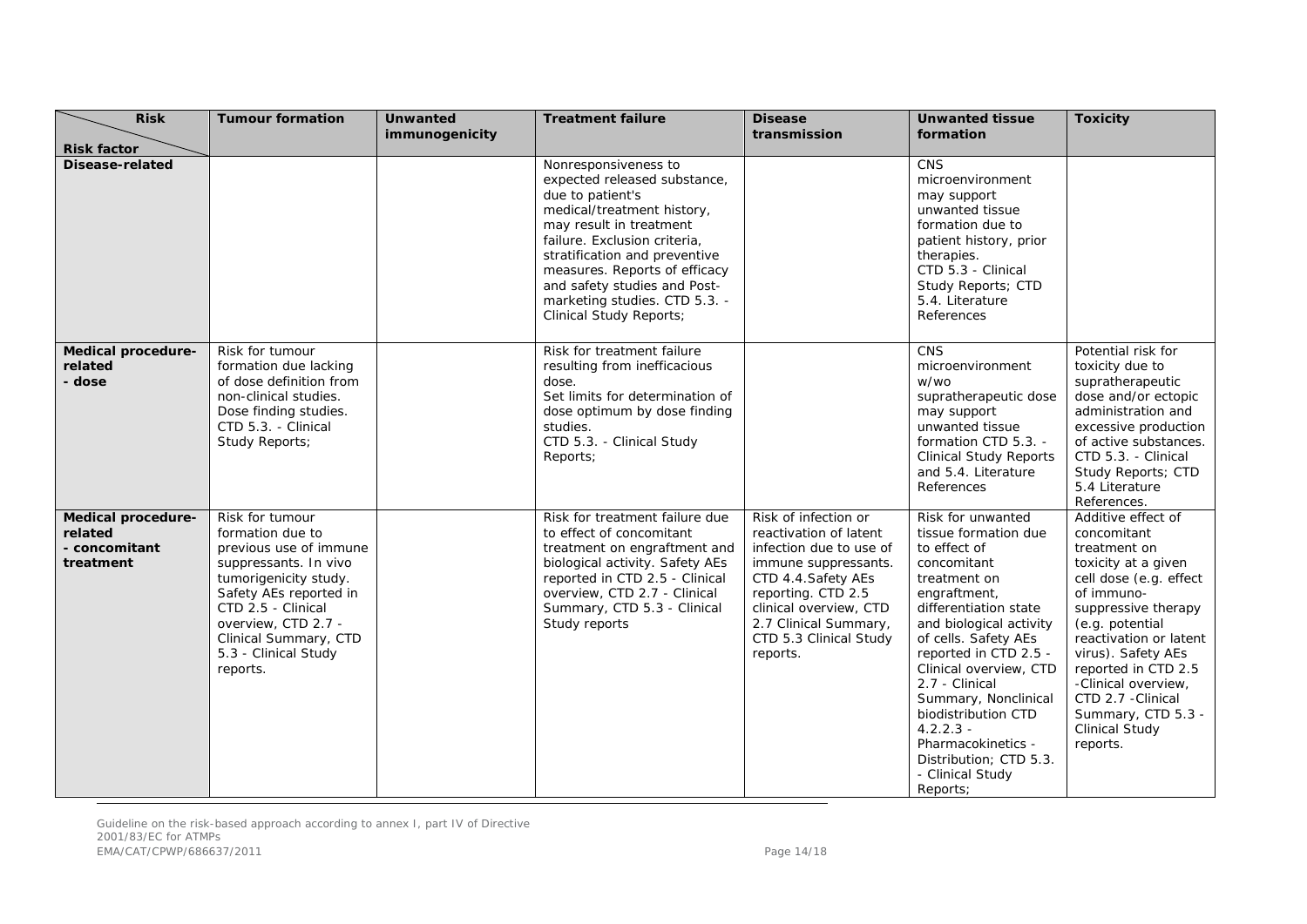| <b>Risk</b><br><b>Risk factor</b>                                                            | <b>Tumour formation</b>                                                                                                                                                                                                                                                           | <b>Unwanted</b><br>immunogenicity | <b>Treatment failure</b>                                                                                                                                                                                                                                          | <b>Disease</b><br>transmission | <b>Unwanted tissue</b><br>formation                                                                                                                                                                                                                                                                                                                                                | <b>Toxicity</b> |
|----------------------------------------------------------------------------------------------|-----------------------------------------------------------------------------------------------------------------------------------------------------------------------------------------------------------------------------------------------------------------------------------|-----------------------------------|-------------------------------------------------------------------------------------------------------------------------------------------------------------------------------------------------------------------------------------------------------------------|--------------------------------|------------------------------------------------------------------------------------------------------------------------------------------------------------------------------------------------------------------------------------------------------------------------------------------------------------------------------------------------------------------------------------|-----------------|
| Medical procedure-<br>related<br>-mode of<br>administration<br>(injection into the<br>brain) | Potential tumor<br>formation at local<br>and/or distant sites<br>resulting from<br>administration<br>procedure. In vivo<br>tumorigenicity study<br>CTD 4.2.3.4 -<br>Toxicology -<br>Carcinogenicity, CTD<br>5.3 - Clinical Study<br>Reports and CTD 5.4 -<br>Literature Reference |                                   | Treatment failure may result<br>from inadequate<br>administration.<br>Validation of surgical<br>procedures.<br>CTD 5.3 - Clinical Study<br>Reports, training instructions<br>for physicians (Risk<br>Management Plan) and<br>prescriber information<br>$(SmPC)$ . |                                | Risk from unwanted<br>tissue formation (e.g.<br>scar and/or ectopic<br>tissue formation).<br>Validation of surgical<br>procedure and<br>proof of concept<br>nonclinical studies.<br><b>Biodistribution studies</b><br>$CTD$ 4.2.2.3 -<br>Pharmacokinetics -<br>Distribution, CTD<br>4.2.3 - Toxicity, CTD<br>5.3 - Clinical Study<br>Reports,<br>CTD 5.4. Literature<br>References |                 |

Blank box means that based on the current substantial scientific knowledge no reasonable risk factor/risk relationship exists.

#### **Annex 3: Example: autologous chondrocytes in suspension for the treatment of articular defects due to trauma**

| <b>Risk</b><br><b>Risk factor</b> | <b>Tumour formation</b>                                                                                                                                                                                                                                                                                        | <b>Unwanted</b><br>immunogenicity                                                                                                                                                | <b>Treatment failure</b>                                                                                                                                                                                                                                                                                                                                     | <b>Disease</b><br>transmission                                                                                                                      | <b>Unwanted tissue</b><br>formation | <b>Toxicity</b> |
|-----------------------------------|----------------------------------------------------------------------------------------------------------------------------------------------------------------------------------------------------------------------------------------------------------------------------------------------------------------|----------------------------------------------------------------------------------------------------------------------------------------------------------------------------------|--------------------------------------------------------------------------------------------------------------------------------------------------------------------------------------------------------------------------------------------------------------------------------------------------------------------------------------------------------------|-----------------------------------------------------------------------------------------------------------------------------------------------------|-------------------------------------|-----------------|
| Cell starting<br>material         |                                                                                                                                                                                                                                                                                                                |                                                                                                                                                                                  |                                                                                                                                                                                                                                                                                                                                                              |                                                                                                                                                     |                                     |                 |
| <b>Culture conditions</b>         | Risk for cell<br>transformation due<br>to culture conditions.<br>Limit to population<br>doubling, CTD<br>3.2.5.2.4.8.5<br>literature data for<br>similar products and<br>cell senescence<br>studies. CTD<br>3.2.S.2.5 - Process<br>validation and/or<br>evaluation &<br>3.2.S.4.2. - Analytical<br>procedures. | Potential for immune<br>reaction in patient.<br>Removal of animal-derived<br>materials and antibiotics.<br>CTD - 3.2.S.2.3 - Control<br>of materials, 3.2.S.3.2 -<br>Impurities. | Influence of cell culture (i.e.<br>time, population doublings) on<br>chondrocyte senescence /<br>dedifferentiation may result in<br>treatment failure. Control of<br>population doublings. CTD<br>3.2.S.2.3 - Control of materials.<br>3.2.S.3 - Characterisation,<br>cartilage formation model in<br>vivo. CTD 4.2.2.3 -<br>Pharmacokinetics - Distribution | Potential for<br>mycoplasma<br>contamination.<br>Microbiological control.<br>$-$ CTD 3.2.A.2 $-$<br><b>Adventitious Agents</b><br>Safety Evaluation |                                     |                 |

Guideline on the risk-based approach according to annex I, part IV of Directive 2001/83/EC for ATMPs EMA/CAT/CPWP/686637/2011 2012 2022 2023 2024 2022 2023 2024 2022 2023 2024 2022 2023 2024 2022 2023 2024 2022 20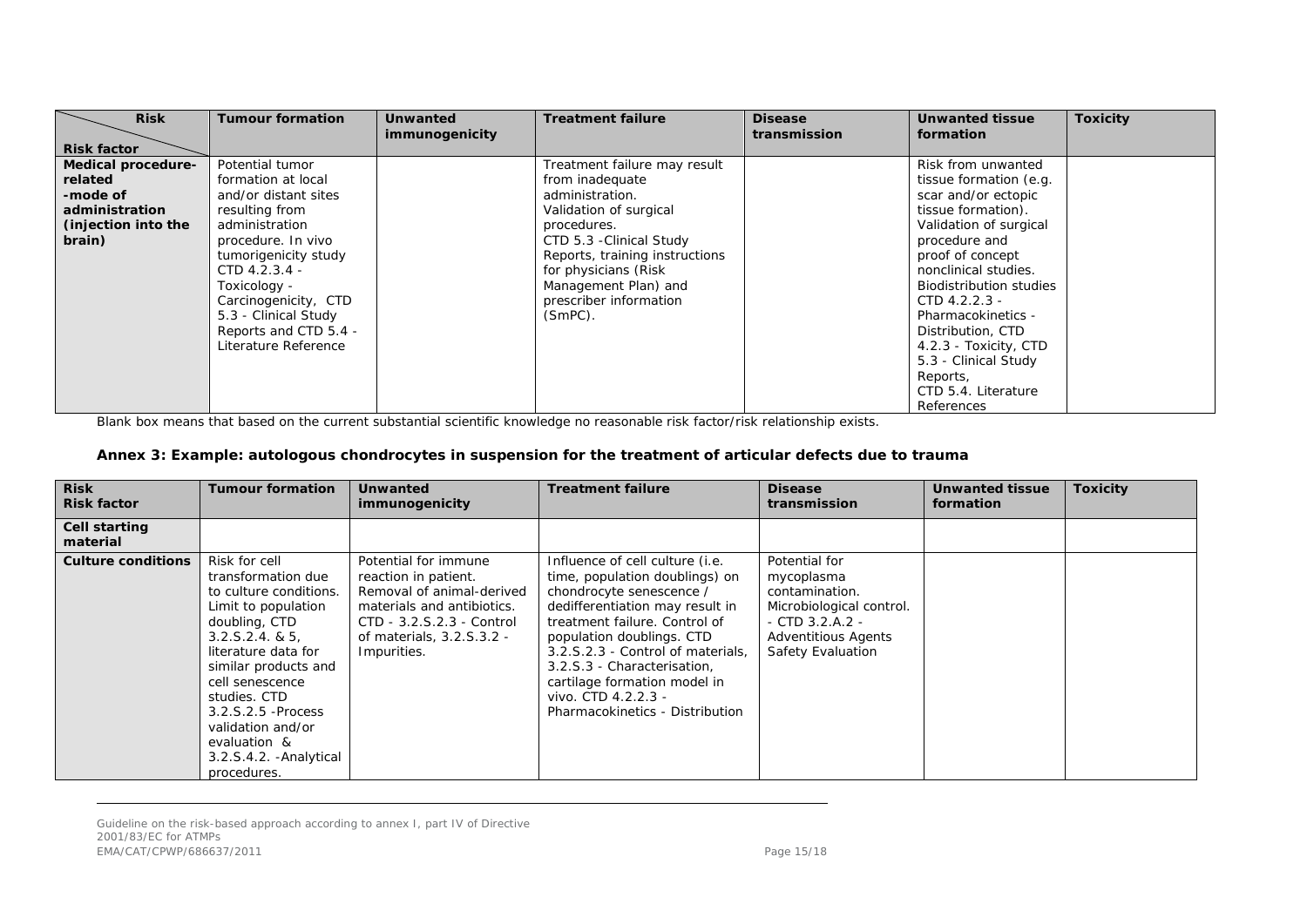| <b>Risk</b><br><b>Risk factor</b>                                   | <b>Tumour formation</b>                                                                                                                                                                                                                   | <b>Unwanted</b><br>immunogenicity                                                                                                             | <b>Treatment failure</b>                                                                                                                                                                                                                                                                                                                                                                                                                       | <b>Disease</b><br>transmission | <b>Unwanted tissue</b><br>formation                                                                                                                                                                                                                   | <b>Toxicity</b>                                                                                                         |
|---------------------------------------------------------------------|-------------------------------------------------------------------------------------------------------------------------------------------------------------------------------------------------------------------------------------------|-----------------------------------------------------------------------------------------------------------------------------------------------|------------------------------------------------------------------------------------------------------------------------------------------------------------------------------------------------------------------------------------------------------------------------------------------------------------------------------------------------------------------------------------------------------------------------------------------------|--------------------------------|-------------------------------------------------------------------------------------------------------------------------------------------------------------------------------------------------------------------------------------------------------|-------------------------------------------------------------------------------------------------------------------------|
| Cell population,<br>heterogeneity &<br>differentiation<br>potential |                                                                                                                                                                                                                                           | Potential for immune<br>reaction against activated<br>autologous cells CTD<br>3.2.S.2.3 - Control of<br>materials, 3.2.S.3.2 -<br>Impurities. | Presence of non-target cells.<br>Limit cell population doubling -<br>CTD 3.2.S.2.4 - Controls of<br>critical steps and intermediates<br>and 3.2.S.2.5 - Process<br>validation and/or evaluation,<br>specification for fibroblasts CTD<br>3.2.S.4.1 -Specification,<br>potency assay addressing<br>hyaline cartilage formation CTD<br>3.2.S.3 - Characterisation and<br>3.2.P.5 - Control of FP.<br>Apoptosis assay 3.2.P.5 -<br>Control of FP. |                                | Presence of cells<br>with inappropriate<br>characteristics. Set<br>specification limits<br>for fibroblasts. CTD<br>$3.2.5.2.4 -$<br>Controls of critical<br>steps and<br>intermediates and<br>3.2.S.2.5 - Process<br>validation and/or<br>evaluation. |                                                                                                                         |
| <b>Genetic stability</b>                                            | Potential for genetic<br>instability due to<br>long cell culture.<br>Limit to population<br>doubling literature<br>data & cell<br>senescence studies<br>CTD 3.2.S.2.5.<br>Process validation<br>and/or evaluation,<br>4.2.3 - Toxicology. |                                                                                                                                               |                                                                                                                                                                                                                                                                                                                                                                                                                                                |                                |                                                                                                                                                                                                                                                       |                                                                                                                         |
| Structural /<br>functional<br>integrity                             |                                                                                                                                                                                                                                           |                                                                                                                                               | Sub-optimal extracellular matrix<br>formation and function. Potency<br>assay for FP CTD 3.2.P.5 -<br>Control of FP and CTD 3.2.P.8 -<br>Stability                                                                                                                                                                                                                                                                                              |                                |                                                                                                                                                                                                                                                       |                                                                                                                         |
| <b>Ancilliary</b><br>substances,<br>devices &<br>formulation        |                                                                                                                                                                                                                                           |                                                                                                                                               | Potential impact of<br>administration device on<br>biological activity;<br>biocompatibility with device<br>studied - CTD 3.2.P.2 -<br>Pharmaceutical Development                                                                                                                                                                                                                                                                               |                                |                                                                                                                                                                                                                                                       | Potential toxicity<br>of device. Device<br>CE marked for<br>intended purpose.<br>CTD 3.2.R -<br>Regional<br>information |
| <b>Biodistribution</b>                                              |                                                                                                                                                                                                                                           |                                                                                                                                               | Failure of containment of cells<br>in situ. Biodistribution study.<br>CTD-4.2.2. - Pharmacokinetics<br>or: Justification based on<br>biodistribution studies with<br>similar products.                                                                                                                                                                                                                                                         |                                | Potential migration<br>of cells out of<br>implantation site.<br>Biodistribution<br>study. CTD 4.2.2. -<br>Pharmacokinetics.                                                                                                                           |                                                                                                                         |

Guideline on the risk-based approach according to annex I, part IV of Directive 2001/83/EC for ATMPs EMA/CAT/CPWP/686637/2011 2012 2022 2023 2024 2022 2023 2024 2022 2023 2024 2022 2023 2024 2022 2023 2024 2022 20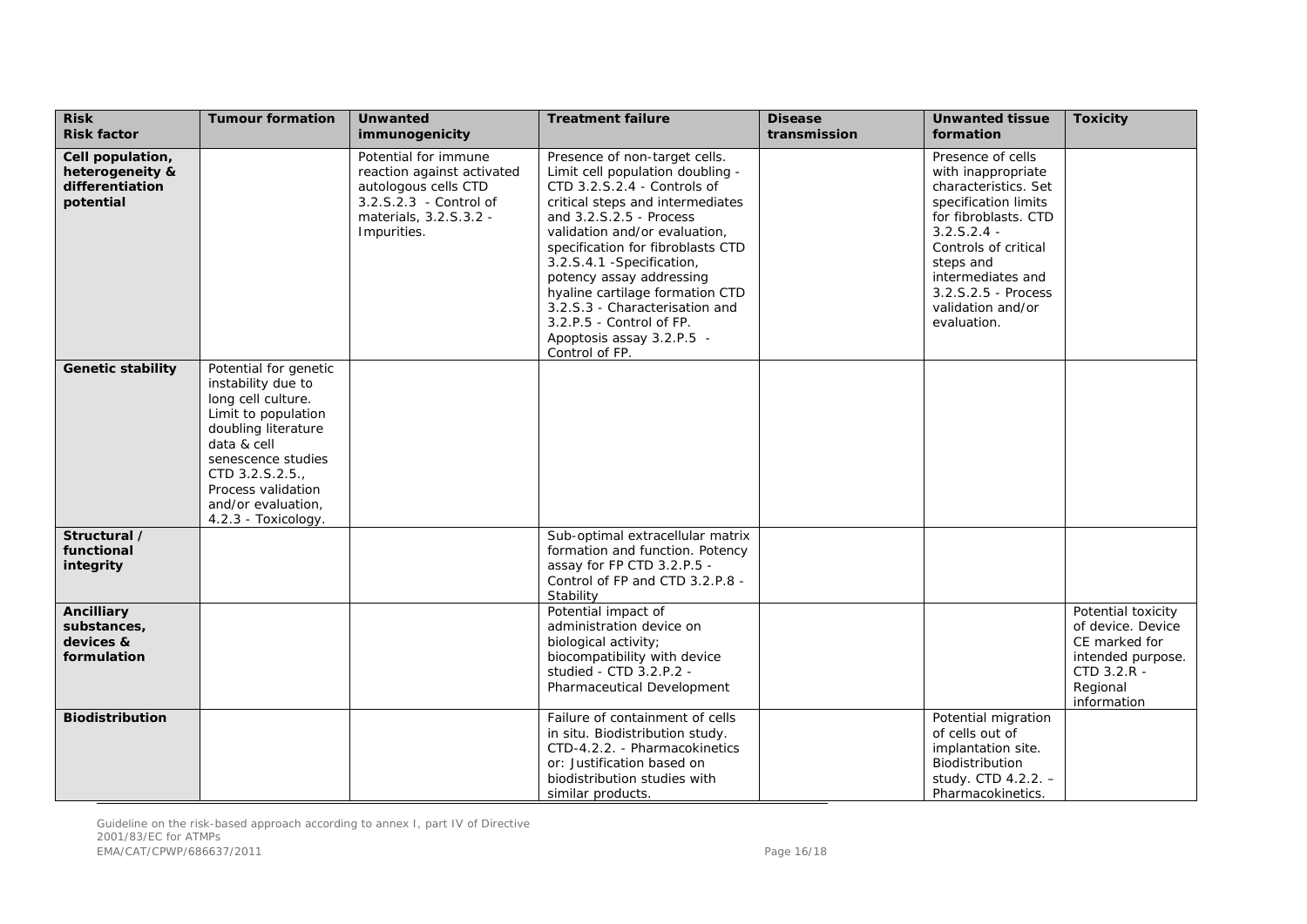| <b>Risk</b><br><b>Risk factor</b> | <b>Tumour formation</b>                                                                                                                                                                                       | <b>Unwanted</b><br>immunogenicity                                                                                                                                                                                                         | <b>Treatment failure</b>                                                                                                                                                                                                                                                                                                                                                                                                         | <b>Disease</b><br>transmission | <b>Unwanted tissue</b><br>formation                                                                                                                                | <b>Toxicity</b> |
|-----------------------------------|---------------------------------------------------------------------------------------------------------------------------------------------------------------------------------------------------------------|-------------------------------------------------------------------------------------------------------------------------------------------------------------------------------------------------------------------------------------------|----------------------------------------------------------------------------------------------------------------------------------------------------------------------------------------------------------------------------------------------------------------------------------------------------------------------------------------------------------------------------------------------------------------------------------|--------------------------------|--------------------------------------------------------------------------------------------------------------------------------------------------------------------|-----------------|
| Relevance of the<br>animal model  | Age, dosing,<br>immuno-competence<br>and duration of<br>animal study not<br>appropriate for<br>detection of tumour<br>formation.<br>Tumourigenicity<br>Study CTD 4.2.3.4 -<br>Toxicology -<br>Carcinogenicity |                                                                                                                                                                                                                                           | Available animal model is not<br>reflecting human disease. See<br>proof of concept. - CTD 4.2.1 -<br>Pharmacology and discussion in<br>CTD 2.4 - Non -clinical overview                                                                                                                                                                                                                                                          |                                |                                                                                                                                                                    |                 |
| <b>Patient-related</b>            |                                                                                                                                                                                                               | Risk for unwanted<br>immunogenicity due to<br>patient history (Allergy to<br>components of product).<br>Patient selection criteria<br>(Contraindication), pre-<br>treatment testing for<br>allergies. CTD 5.3 - Clinical<br>study reports | Risk for treatment failure due to<br>patient history (age, suboptimal<br>microenvironment) and<br>insufficient dose finding data.<br>Determination of age optimum<br>and dose limits based on in vivo<br>and/or in vitro testing<br>CTD 5.3 - Clinical study reports                                                                                                                                                             |                                | Risk for unwanted<br>tissue formation<br>due to<br>microenvironment<br>(lack of maturation<br>in situ, scar tissue<br>formation)<br>CTD 2.5.- Clinical<br>overview |                 |
| Disease-related                   |                                                                                                                                                                                                               |                                                                                                                                                                                                                                           | Risk for cell failure to<br>differentiate due to chronic<br>inflammation and other factors.<br>Stratification based on patient<br>history and pre-treatment<br>testing. Reports of efficacy and<br>safety studies and Post-<br>marketing studies. CTD 5.3.5 -<br>Reports of efficacy and safety<br>studies, 5.3.6 - Reports of post-<br>marketing experience and 5.3.7<br>- Case report forms and<br>individual patient listings |                                |                                                                                                                                                                    |                 |